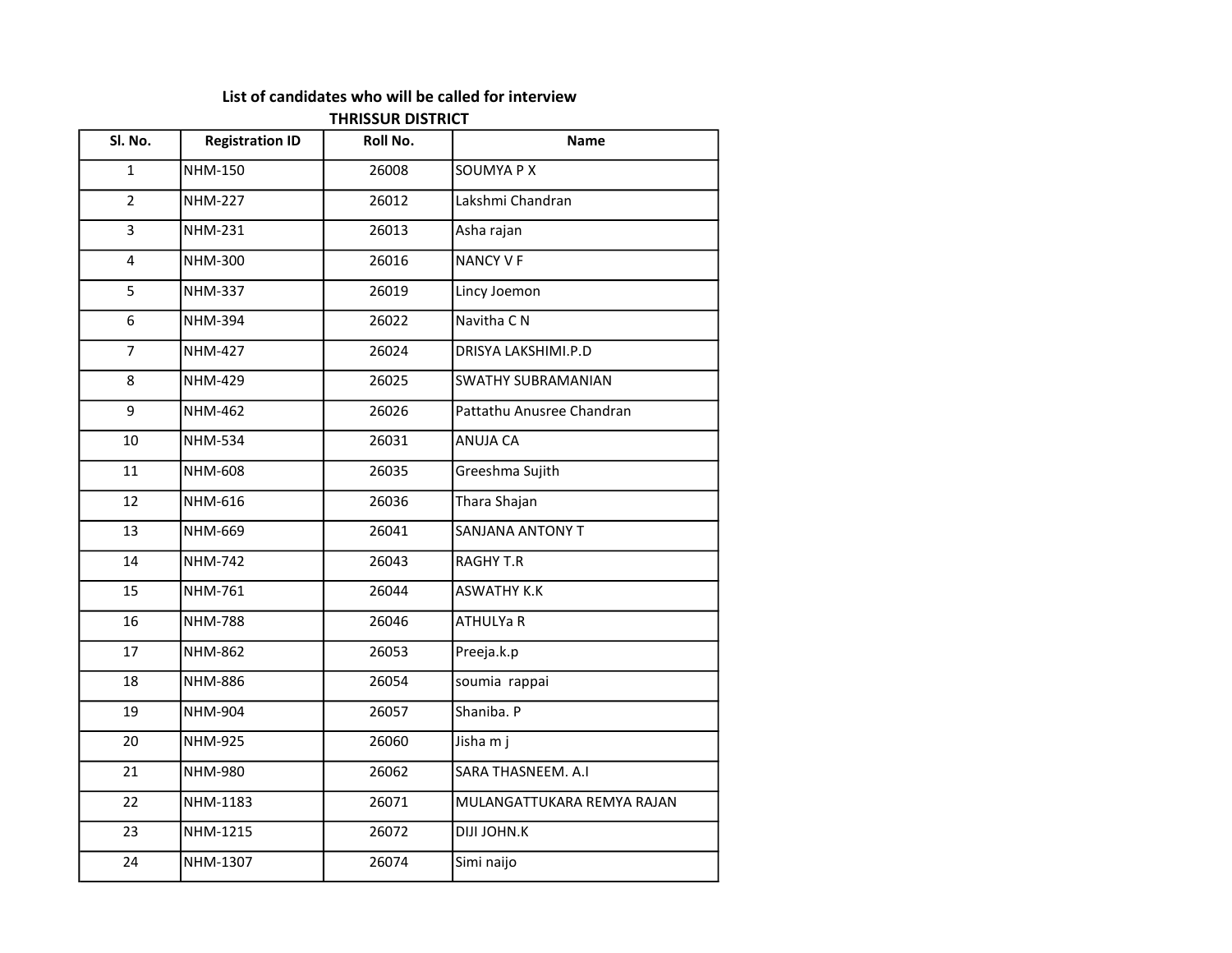| 25 | NHM-1346 | 26075 | <b>Tinu Paulson</b>    |
|----|----------|-------|------------------------|
| 26 | NHM-1464 | 26080 | Divya Prakash K.P      |
| 27 | NHM-1490 | 26081 | Shilvi CV              |
| 28 | NHM-1518 | 26082 | Lini sunny             |
| 29 | NHM-1521 | 26083 | SINDA JOSE             |
| 30 | NHM-1661 | 26089 | Lini                   |
| 31 | NHM-2004 | 26099 | Sinu                   |
| 32 | NHM-2057 | 26102 | Hima p Lazar           |
| 33 | NHM-2132 | 26106 | Remi C. R              |
| 34 | NHM-2141 | 26107 | Rajana CS              |
| 35 | NHM-2144 | 26108 | <b>RENUKA PV</b>       |
| 36 | NHM-2193 | 26110 | Deepamol t k           |
| 37 | NHM-2216 | 26113 | Greshma K M            |
| 38 | NHM-2250 | 26116 | Viji Varghese          |
| 39 | NHM-2368 | 26121 | <b>FINCY FRANCIS K</b> |
| 40 | NHM-2376 | 26122 | VISHNULAL.K.B          |
| 41 | NHM-2543 | 26128 | SARANYA C S            |
| 42 | NHM-2649 | 26133 | <b>SUJISHA S</b>       |
| 43 | NHM-2710 | 26136 | Jameela p m            |
| 44 | NHM-2766 | 26139 | DAYANA JOSE            |
| 45 | NHM-2876 | 26142 | Liya simon             |
| 46 | NHM-3015 | 26151 | Keerthi Ravindran      |
| 47 | NHM-3039 | 26153 | <b>KARTHIKA O R</b>    |
| 48 | NHM-3108 | 26157 | <b>SONA RAJAN</b>      |
| 49 | NHM-3116 | 26158 | Dilji Dileep           |
| 50 | NHM-3145 | 26159 | <b>JWALA JOSE</b>      |
| 51 | NHM-3176 | 26161 | JINSY ELZA THOMAS      |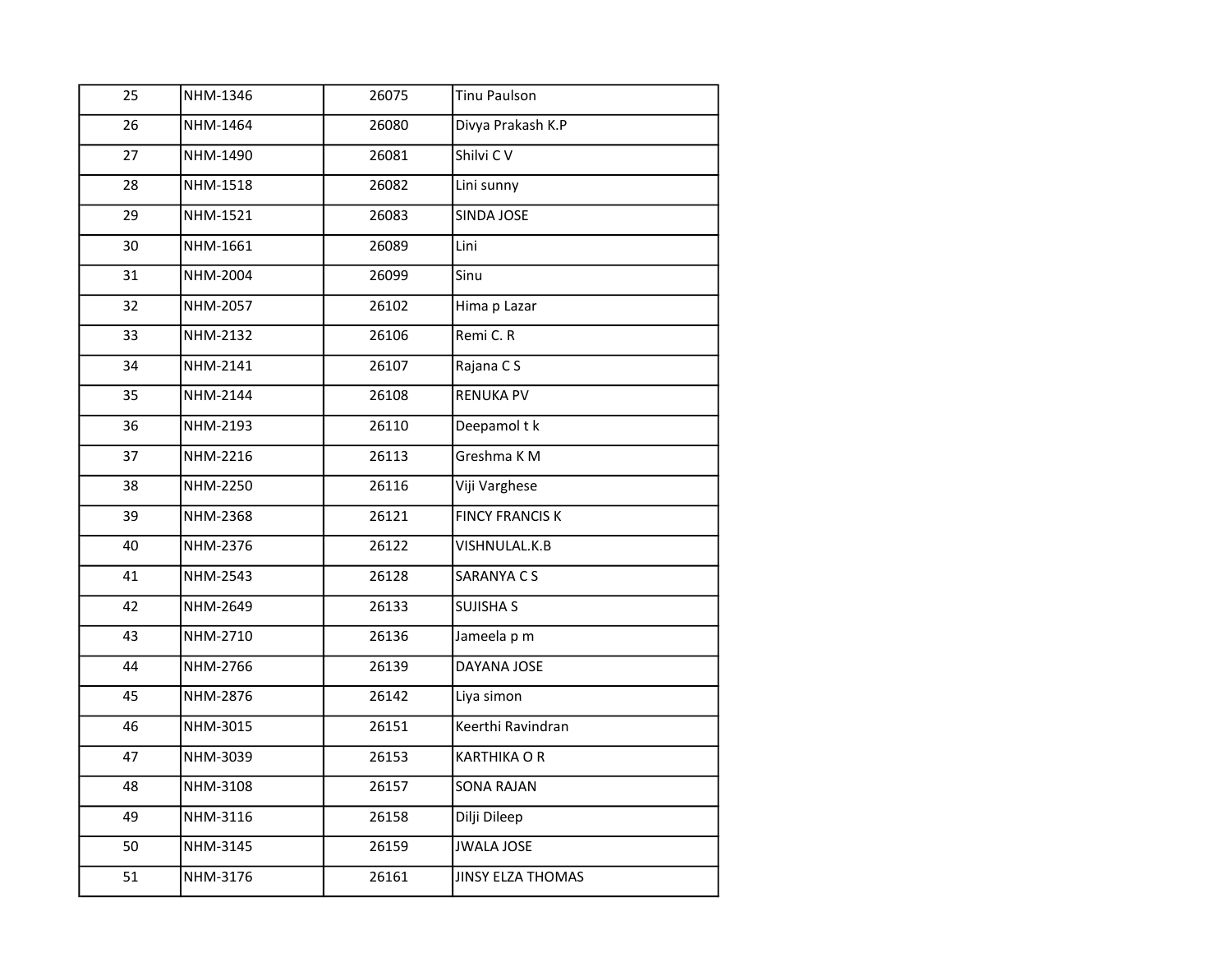| 52 | NHM-3179 | 26162 | Anna N J                       |
|----|----------|-------|--------------------------------|
| 53 | NHM-3256 | 26164 | Shabna Mohan                   |
| 54 | NHM-3357 | 26165 | Ayilya K Anil                  |
| 55 | NHM-3373 | 26166 | <b>NEENUKP</b>                 |
| 56 | NHM-3473 | 26169 | Shali Davis                    |
| 57 | NHM-3507 | 26171 | Dona Katharin Tomy             |
| 58 | NHM-3653 | 26175 | Chinchumol Joseph              |
| 59 | NHM-3697 | 26177 | SHERINA SALIM                  |
| 60 | NHM-3699 | 26178 | Soumya kc                      |
| 61 | NHM-3751 | 26182 | Lini Nandickattu Ouseph        |
| 62 | NHM-3846 | 26183 | Renju MR                       |
| 63 | NHM-3862 | 26184 | JIJI. I. VELLARA               |
| 64 | NHM-3995 | 26188 | ANDRIYA ANNIE GEORGE V         |
| 65 | NHM-4062 | 26191 | Sumi S                         |
| 66 | NHM-4150 | 26195 | Revathi vp                     |
| 67 | NHM-4312 | 26201 | Biji p p                       |
| 68 | NHM-4356 | 26203 | Lini issac                     |
| 69 | NHM-4474 | 26206 | SUBHASREE M G                  |
| 70 | NHM-4584 | 26212 | Prabha rajan                   |
| 71 | NHM-4717 | 26215 | Ajeena Xavier                  |
| 72 | NHM-4762 | 26216 | Sofia James                    |
| 73 | NHM-4775 | 26217 | Anu P Bharathan                |
| 74 | NHM-4793 | 26218 | Reethu PR                      |
| 75 | NHM-4797 | 26219 | Neethu chandran Thekkeparambil |
| 76 | NHM-4821 | 26220 | Minu M R                       |
| 77 | NHM-4834 | 26221 | Joicy c john                   |
| 78 | NHM-4917 | 26225 | IRISH85                        |
|    |          |       |                                |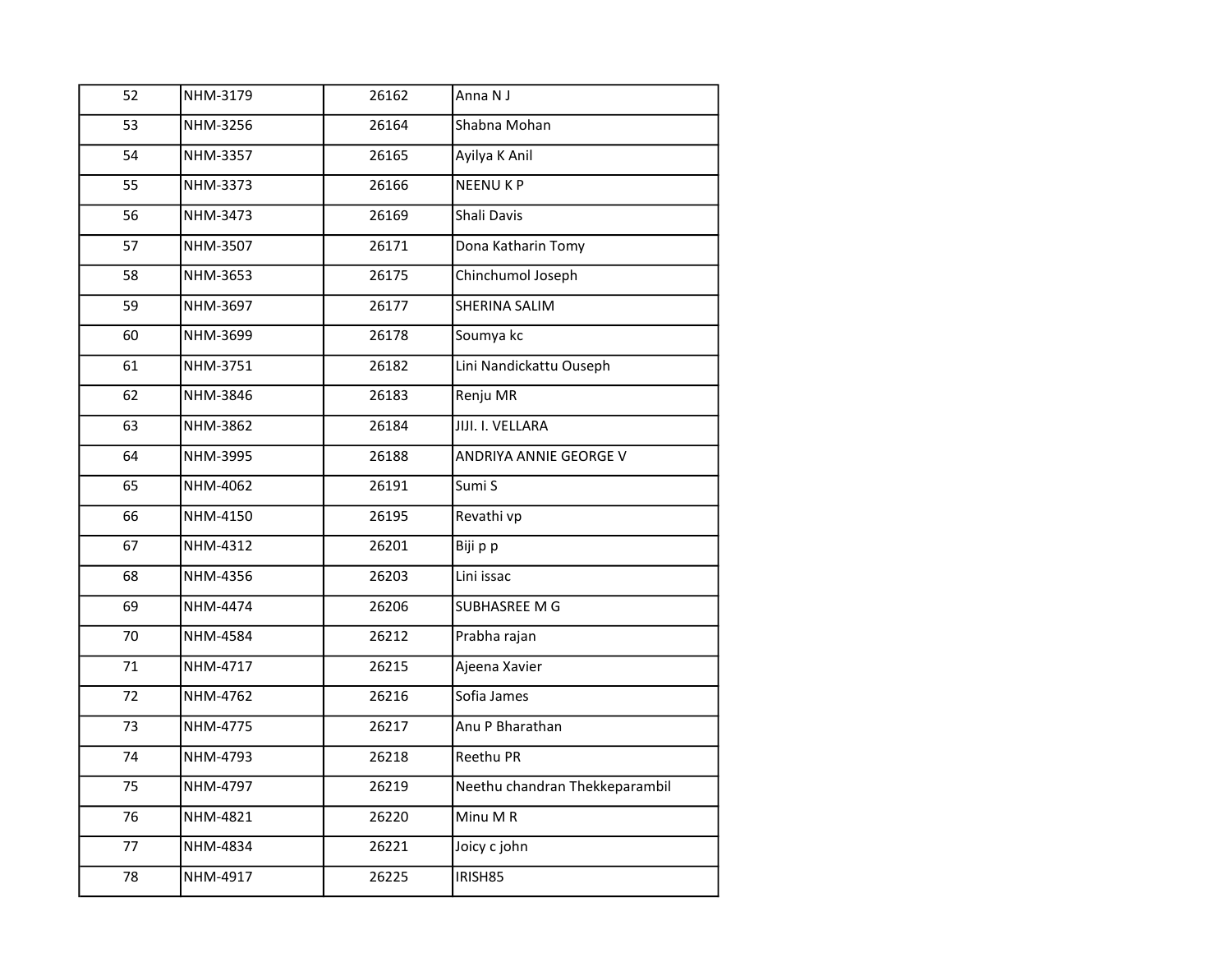| 79  | NHM-4935        | 26226 | Neethu. V. K            |
|-----|-----------------|-------|-------------------------|
| 80  | NHM-4943        | 26227 | Akhila Anto             |
| 81  | NHM-4995        | 26230 | Rajeena p nowshad       |
| 82  | NHM-5020        | 26231 | <b>BINCY VARGHESE</b>   |
| 83  | NHM-5039        | 26232 | ANUMOL JOHNY            |
| 84  | NHM-5069        | 26234 | LEJY E S                |
| 85  | NHM-5096        | 26236 | <b>FOUSTINA THOMAS</b>  |
| 86  | NHM-5132        | 26237 | <b>JESNY JOHNY</b>      |
| 87  | NHM-5332        | 26249 | ALEESHA K M             |
| 88  | NHM-5384        | 26252 | PRINCY K P              |
| 89  | NHM-5397        | 26254 | <b>KRISHNAPRIYA K B</b> |
| 90  | NHM-5479        | 26256 | <b>JINI KRISHNAN</b>    |
| 91  | NHM-5696        | 26262 | Ligi V J                |
| 92  | NHM-5699        | 26263 | Nimmy Varghese A        |
| 93  | NHM-5768        | 26265 | <b>AGITHAKA</b>         |
| 94  | NHM-5802        | 26266 | Greeshma                |
| 95  | NHM-5820        | 26268 | Sujisha.p               |
| 96  | NHM-5845        | 26269 | SYAMILI SAJEEV K        |
| 97  | <b>NHM-5878</b> | 26271 | <b>SHERLY KR</b>        |
| 98  | NHM-5924        | 26273 | <b>FESILIT ANTONY</b>   |
| 99  | NHM-5960        | 26276 | Veena vijayan           |
| 100 | NHM-6059        | 26281 | RAIBY KR                |
| 101 | NHM-6086        | 26283 | Avitha Das              |
| 102 | NHM-6101        | 26285 | SYAMA SASI              |
| 103 | NHM-6120        | 26286 | ARUNA E D               |
| 104 | NHM-6165        | 26288 | <b>JASNA JOY</b>        |
| 105 | NHM-6177        | 26289 | <b>MENCY WILSON</b>     |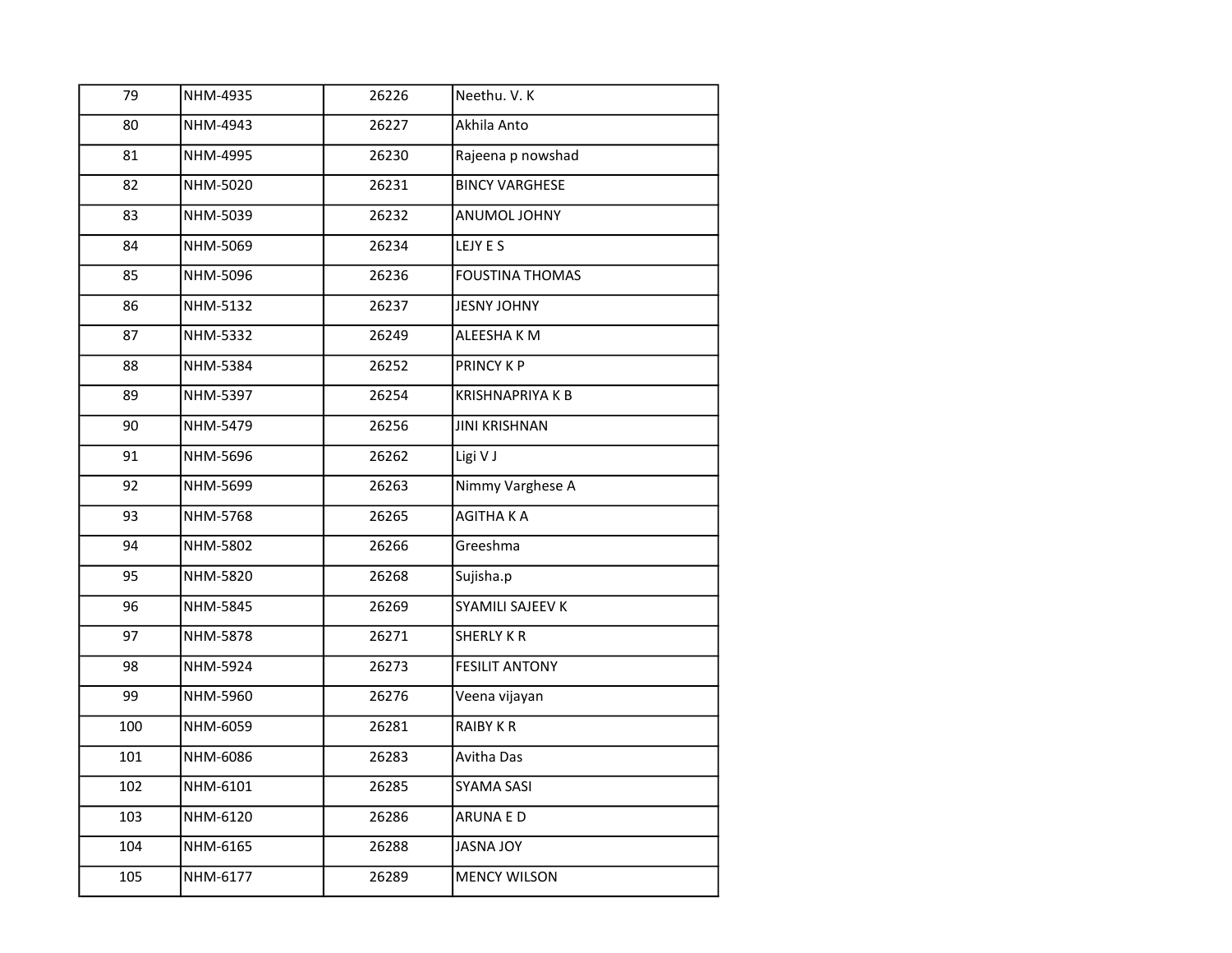| 106 | NHM-6189 | 26291 | Jesseena james        |
|-----|----------|-------|-----------------------|
| 107 | NHM-6220 | 26296 | NIMI P P              |
| 108 | NHM-6256 | 26297 | Jismin George         |
| 109 | NHM-6343 | 26299 | Jisna Joy             |
| 110 | NHM-6380 | 26303 | <b>JIJITHA KV</b>     |
| 111 | NHM-6410 | 26304 | Catherine Joy         |
| 112 | NHM-6440 | 26306 | <b>DHANISHA E.S</b>   |
| 113 | NHM-6503 | 26313 | Anshidha.A            |
| 114 | NHM-6764 | 26322 | <b>JINUKP</b>         |
| 115 | NHM-6778 | 26323 | <b>JINCY THOMAS P</b> |
| 116 | NHM-6785 | 26324 | Archana k jayan       |
| 117 | NHM-6841 | 26325 | <b>JASMINE M M</b>    |
| 118 | NHM-6864 | 26326 | Lithiya Thimothy      |
| 119 | NHM-6944 | 26331 | Della Davis           |
| 120 | NHM-6960 | 26332 | Amruthu Raj. C        |
| 121 | NHM-6988 | 26333 | Sijimol k g           |
| 122 | NHM-7074 | 26337 | Drishya Prakash M     |
| 123 | NHM-7096 | 26339 | <b>RESHMA VINCE</b>   |
| 124 | NHM-7109 | 26340 | Aryajoy               |
| 125 | NHM-7110 | 26341 | <b>LV. AMHZOL</b>     |
| 126 | NHM-7134 | 26342 | Reji George           |
| 127 | NHM-7267 | 26350 | <b>MALINI V</b>       |
| 128 | NHM-7287 | 26352 | DENNA MARIYA DEVASSY  |
| 129 | NHM-7377 | 26357 | SILPA I S             |
| 130 | NHM-7445 | 26362 | MANEESHAT J           |
| 131 | NHM-7453 | 26363 | LITTY THANKACHEN      |
| 132 | NHM-7504 | 26365 | JAYASREE M U          |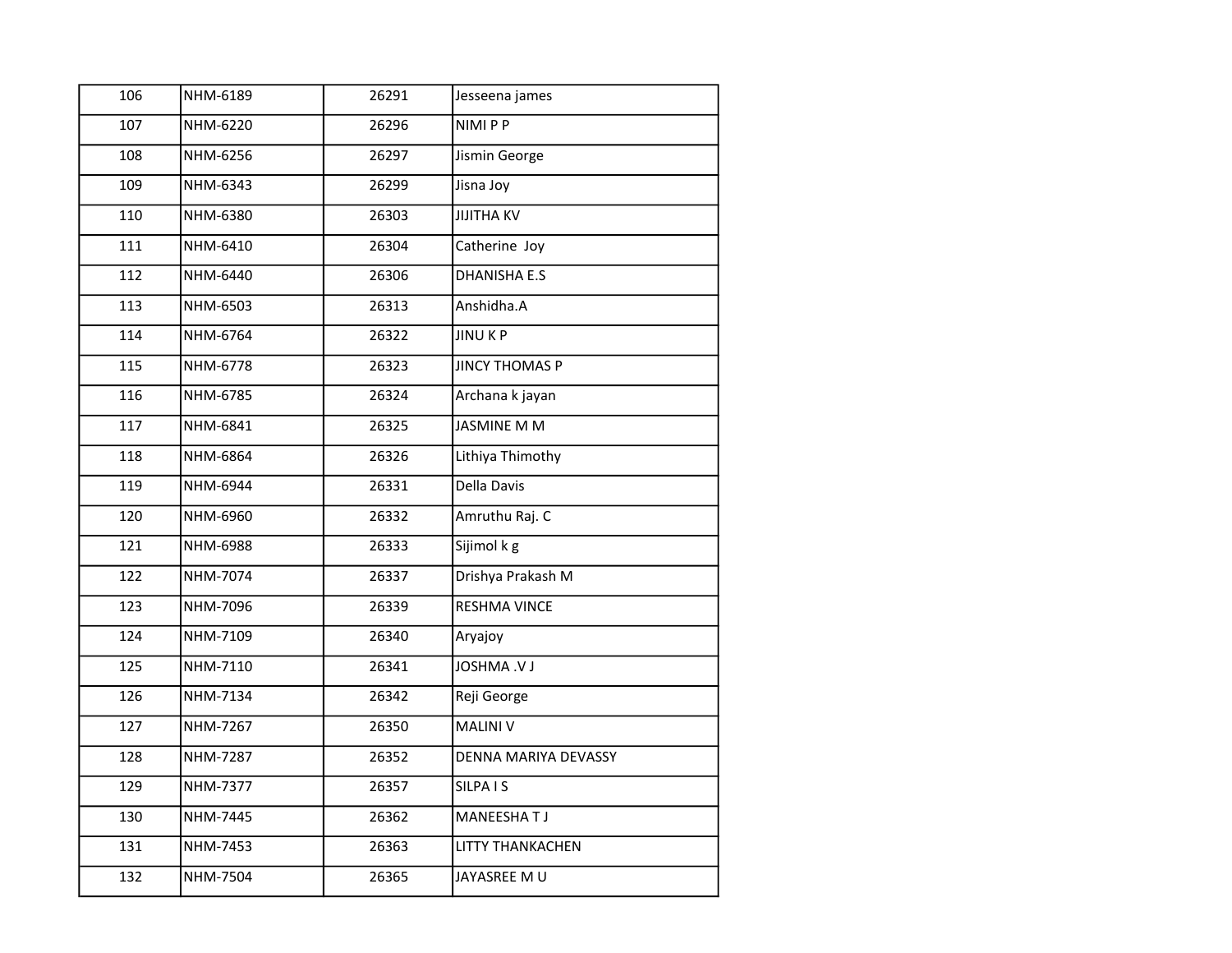| 133 | NHM-7536 | 26367 | Alwin rose             |
|-----|----------|-------|------------------------|
| 134 | NHM-7540 | 26368 | Jesvy J Karippai       |
| 135 | NHM-7715 | 26372 | MEGHA MOHAN K M        |
| 136 | NHM-7720 | 26374 | RENJANA RAVI           |
| 137 | NHM-7755 | 26376 | Princy paul            |
| 138 | NHM-7758 | 26377 | <b>KEERTHANA M C</b>   |
| 139 | NHM-7776 | 26379 | Jeesevincent           |
| 140 | NHM-7784 | 26380 | HELDA VARGHESE.K       |
| 141 | NHM-7812 | 26382 | <b>SNEHA VARGHESE</b>  |
| 142 | NHM-7856 | 26384 | <b>Blessy P Lazar</b>  |
| 143 | NHM-7884 | 26387 | akhila sunilkumar      |
| 144 | NHM-7997 | 26394 | SHEEJA M JOY           |
| 145 | NHM-8007 | 26395 | <b>ANCY ANTONY</b>     |
| 146 | NHM-8022 | 26396 | JOOBY VINSON C         |
| 147 | NHM-8025 | 26397 | <b>NISHAPV</b>         |
| 148 | NHM-8081 | 26399 | NIMISHA MANIKANDAN P M |
| 149 | NHM-8087 | 26400 | <b>CHITHRAKA</b>       |
| 150 | NHM-8125 | 26401 | Anjali John k          |
| 151 | NHM-8160 | 26403 | <b>DINCY KD</b>        |
| 152 | NHM-8182 | 26407 | Neeraja M V            |
| 153 | NHM-8297 | 26418 | Hima Antony            |
| 154 | NHM-8298 | 26419 | ANJANA V D             |
| 155 | NHM-8307 | 26421 | <b>SONAPR</b>          |
| 156 | NHM-8324 | 26422 | <b>DHANYAKS</b>        |
| 157 | NHM-8370 | 26424 | ATHIRA UNNIKRISHNAN A  |
| 158 | NHM-8399 | 26425 | Sayaga c v             |
| 159 | NHM-8520 | 26428 | ANISHA M MOHANAN       |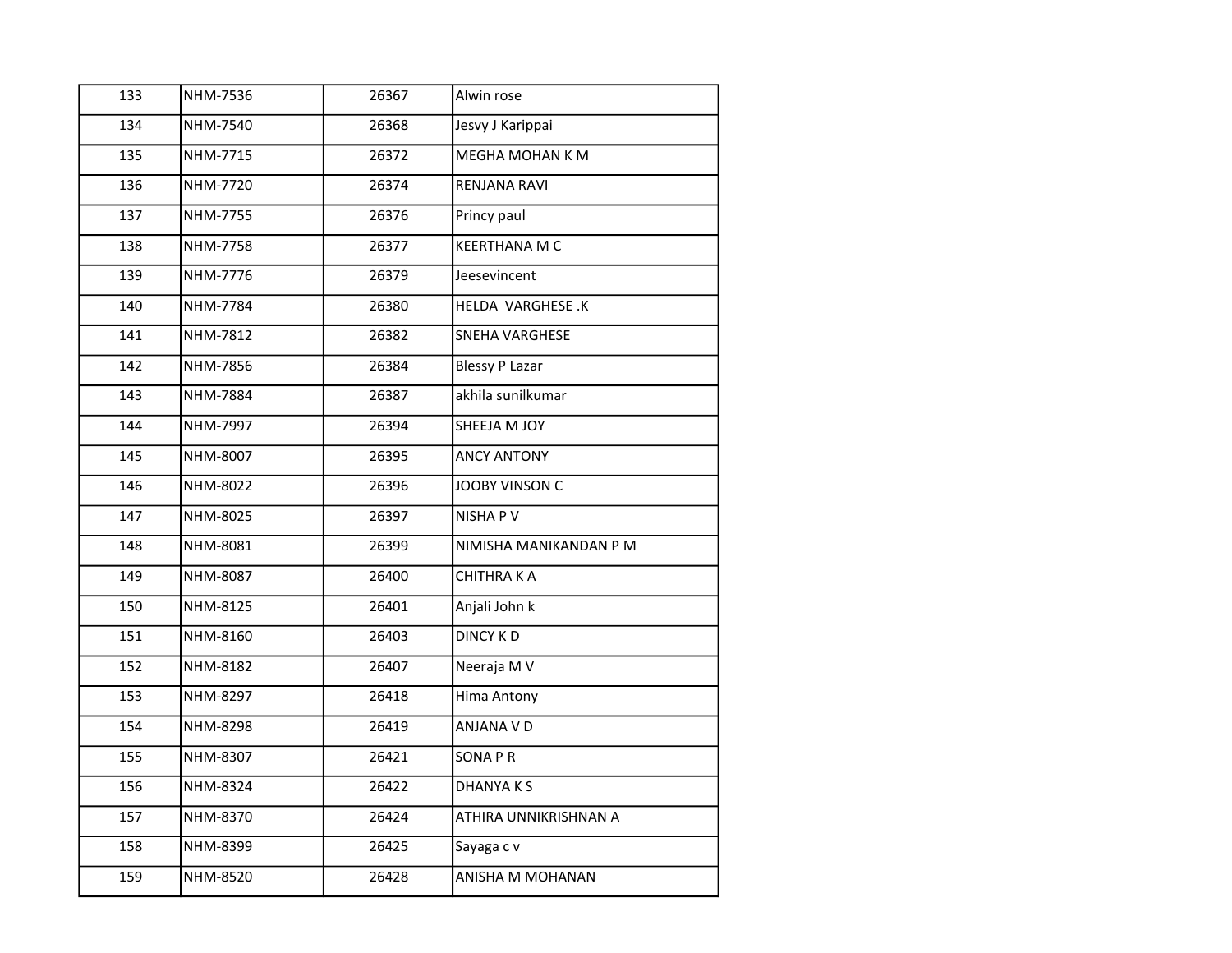| 160 | NHM-8552 | 26431 | Subitha Gopalan            |
|-----|----------|-------|----------------------------|
| 161 | NHM-8619 | 26437 | Limi P M                   |
| 162 | NHM-8685 | 26442 | ANISHA C A                 |
| 163 | NHM-8803 | 26446 | SAITHYA K M                |
| 164 | NHM-8870 | 26447 | <b>ROSHNA PAUL</b>         |
| 165 | NHM-8949 | 26450 | SARATH TR                  |
| 166 | NHM-8961 | 26451 | Anjana Chandran            |
| 167 | NHM-9036 | 26454 | TINTU ROSE V.V             |
| 168 | NHM-9113 | 26457 | Teenu Tomy                 |
| 169 | NHM-9233 | 26468 | Jency George               |
| 170 | NHM-9239 | 26469 | Kribha v g                 |
| 171 | NHM-9287 | 26473 | <b>DIVYATD</b>             |
| 172 | NHM-9318 | 26474 | LUXY LOUIS                 |
| 173 | NHM-9348 | 26479 | <b>Fisha Francis</b>       |
| 174 | NHM-9378 | 26480 | <b>ANU ML</b>              |
| 175 | NHM-9382 | 26481 | LAKSHMIKRISHNA C           |
| 176 | NHM-9495 | 26486 | Diana Dcunha               |
| 177 | NHM-9553 | 26490 | rasmikrishna               |
| 178 | NHM-9554 | 26491 | <b>SWANENDHUKS</b>         |
| 179 | NHM-9598 | 26495 | Divya Mohandas             |
| 180 | NHM-9615 | 26496 | <b>RAISA ROSE G</b>        |
| 181 | NHM-9637 | 26499 | Maria Francis C            |
| 182 | NHM-9638 | 26500 | Sukanya CS                 |
| 183 | NHM-9643 | 26501 | <b>BHAVYA BALAKRISHNAN</b> |
| 184 | NHM-9684 | 26503 | Vincy k v                  |
| 185 | NHM-9698 | 26507 | SUDEV. K. V                |
| 186 | NHM-9771 | 26514 | DHANYAMOL N                |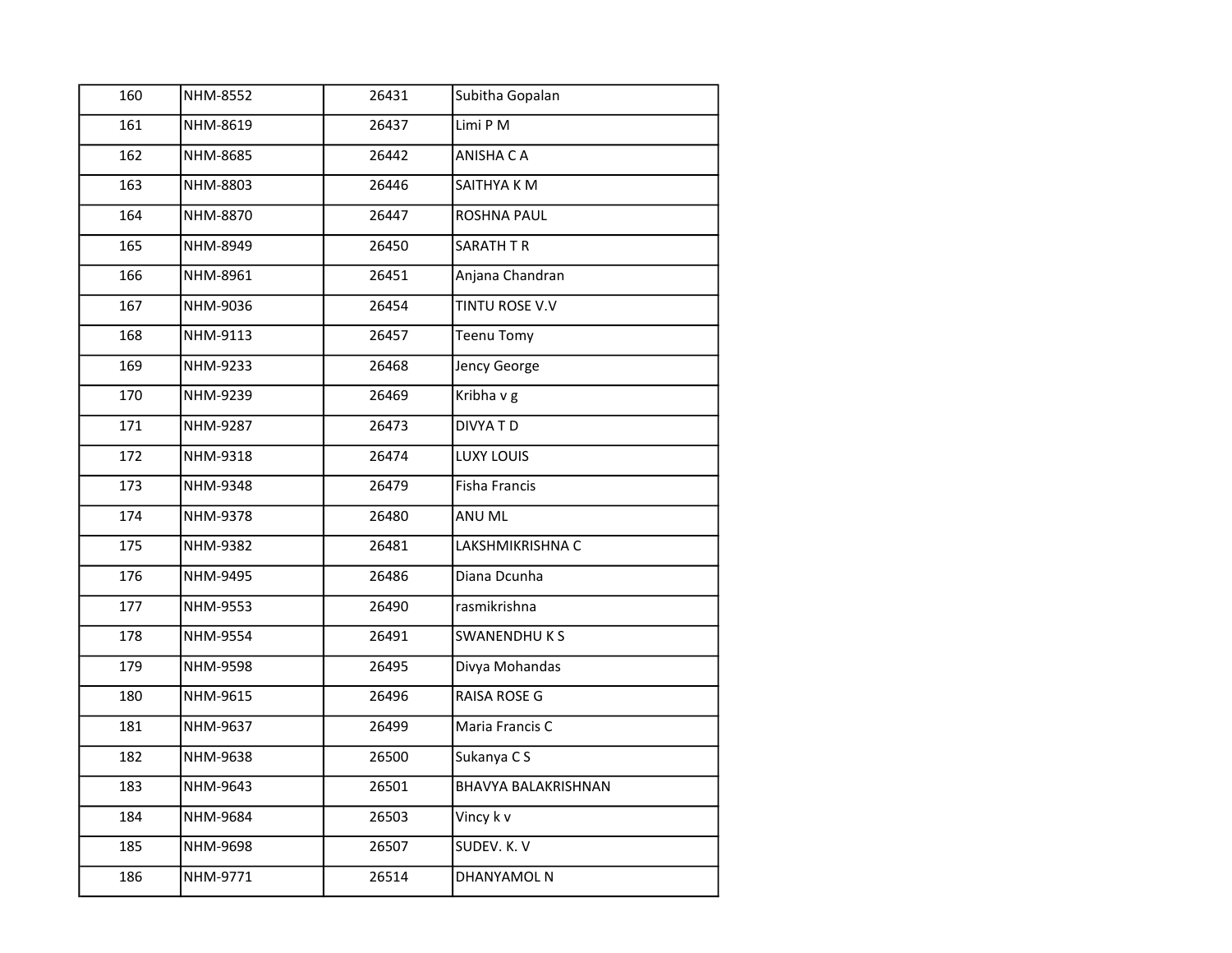| 26518<br>188<br>NHM-9802<br>AISWARYA k r<br>189<br>NHM-9809<br>26519<br><b>KEERTHY GOPINATH</b><br>190<br>NHM-9836<br>26522<br><b>NELSA VARGHESE</b><br>191<br>NHM-9843<br>26523<br>Rimsha Raj v<br>192<br>NHM-9857<br>26524<br><b>KRISHNAPRIYA PJ</b><br>193<br>NHM-9914<br>26526<br>NEETHUMOL.K<br>194<br>NHM-9988<br>26531<br><b>SOJIYA JOHNSON</b><br>195<br>NHM-9999<br>26534<br>Anju jose<br>196<br>NHM-10052<br>26537<br>DINSHA M V<br>197<br>NHM-10115<br>MEERA T G<br>26542<br>198<br>Nayana Varghese U<br>NHM-10129<br>26544<br>NHM-10133<br>Mrs Deepthi T. B<br>199<br>26545<br><b>ASWATHY J</b><br>200<br>NHM-10149<br>26546<br>201<br>NHM-10152<br>26547<br><b>DENYA DAVIS</b><br>202<br>NHM-10174<br>26549<br><b>ARIFA VK</b><br>203<br>NHM-10186<br>26550<br>DIFIN DAVIS K<br>204<br>NHM-10218<br><b>DINU PRINTO</b><br>26554<br>205<br>NHM-10297<br>26559<br>GOPIKA.U.K<br>206<br>NHM-10379<br>26564<br>Kripa s |
|---------------------------------------------------------------------------------------------------------------------------------------------------------------------------------------------------------------------------------------------------------------------------------------------------------------------------------------------------------------------------------------------------------------------------------------------------------------------------------------------------------------------------------------------------------------------------------------------------------------------------------------------------------------------------------------------------------------------------------------------------------------------------------------------------------------------------------------------------------------------------------------------------------------------------------|
|                                                                                                                                                                                                                                                                                                                                                                                                                                                                                                                                                                                                                                                                                                                                                                                                                                                                                                                                 |
|                                                                                                                                                                                                                                                                                                                                                                                                                                                                                                                                                                                                                                                                                                                                                                                                                                                                                                                                 |
|                                                                                                                                                                                                                                                                                                                                                                                                                                                                                                                                                                                                                                                                                                                                                                                                                                                                                                                                 |
|                                                                                                                                                                                                                                                                                                                                                                                                                                                                                                                                                                                                                                                                                                                                                                                                                                                                                                                                 |
|                                                                                                                                                                                                                                                                                                                                                                                                                                                                                                                                                                                                                                                                                                                                                                                                                                                                                                                                 |
|                                                                                                                                                                                                                                                                                                                                                                                                                                                                                                                                                                                                                                                                                                                                                                                                                                                                                                                                 |
|                                                                                                                                                                                                                                                                                                                                                                                                                                                                                                                                                                                                                                                                                                                                                                                                                                                                                                                                 |
|                                                                                                                                                                                                                                                                                                                                                                                                                                                                                                                                                                                                                                                                                                                                                                                                                                                                                                                                 |
|                                                                                                                                                                                                                                                                                                                                                                                                                                                                                                                                                                                                                                                                                                                                                                                                                                                                                                                                 |
|                                                                                                                                                                                                                                                                                                                                                                                                                                                                                                                                                                                                                                                                                                                                                                                                                                                                                                                                 |
|                                                                                                                                                                                                                                                                                                                                                                                                                                                                                                                                                                                                                                                                                                                                                                                                                                                                                                                                 |
|                                                                                                                                                                                                                                                                                                                                                                                                                                                                                                                                                                                                                                                                                                                                                                                                                                                                                                                                 |
|                                                                                                                                                                                                                                                                                                                                                                                                                                                                                                                                                                                                                                                                                                                                                                                                                                                                                                                                 |
|                                                                                                                                                                                                                                                                                                                                                                                                                                                                                                                                                                                                                                                                                                                                                                                                                                                                                                                                 |
|                                                                                                                                                                                                                                                                                                                                                                                                                                                                                                                                                                                                                                                                                                                                                                                                                                                                                                                                 |
|                                                                                                                                                                                                                                                                                                                                                                                                                                                                                                                                                                                                                                                                                                                                                                                                                                                                                                                                 |
|                                                                                                                                                                                                                                                                                                                                                                                                                                                                                                                                                                                                                                                                                                                                                                                                                                                                                                                                 |
|                                                                                                                                                                                                                                                                                                                                                                                                                                                                                                                                                                                                                                                                                                                                                                                                                                                                                                                                 |
|                                                                                                                                                                                                                                                                                                                                                                                                                                                                                                                                                                                                                                                                                                                                                                                                                                                                                                                                 |
| 207<br>NHM-10452<br>26567<br>Thara joby                                                                                                                                                                                                                                                                                                                                                                                                                                                                                                                                                                                                                                                                                                                                                                                                                                                                                         |
| 208<br>NHM-10566<br>26577<br>Sincy c j                                                                                                                                                                                                                                                                                                                                                                                                                                                                                                                                                                                                                                                                                                                                                                                                                                                                                          |
| 209<br>NHM-10567<br>SHILPA RIYAZ<br>26578                                                                                                                                                                                                                                                                                                                                                                                                                                                                                                                                                                                                                                                                                                                                                                                                                                                                                       |
| 210<br>NHM-10755<br>26592<br><b>REKHAPB</b>                                                                                                                                                                                                                                                                                                                                                                                                                                                                                                                                                                                                                                                                                                                                                                                                                                                                                     |
| 211<br>NHM-10780<br>26593<br>Gargi AP                                                                                                                                                                                                                                                                                                                                                                                                                                                                                                                                                                                                                                                                                                                                                                                                                                                                                           |
| 212<br>NHM-10843<br>26596<br>Sajitha Joy                                                                                                                                                                                                                                                                                                                                                                                                                                                                                                                                                                                                                                                                                                                                                                                                                                                                                        |
| Aswathy.P.C<br>213<br>NHM-10884<br>26597                                                                                                                                                                                                                                                                                                                                                                                                                                                                                                                                                                                                                                                                                                                                                                                                                                                                                        |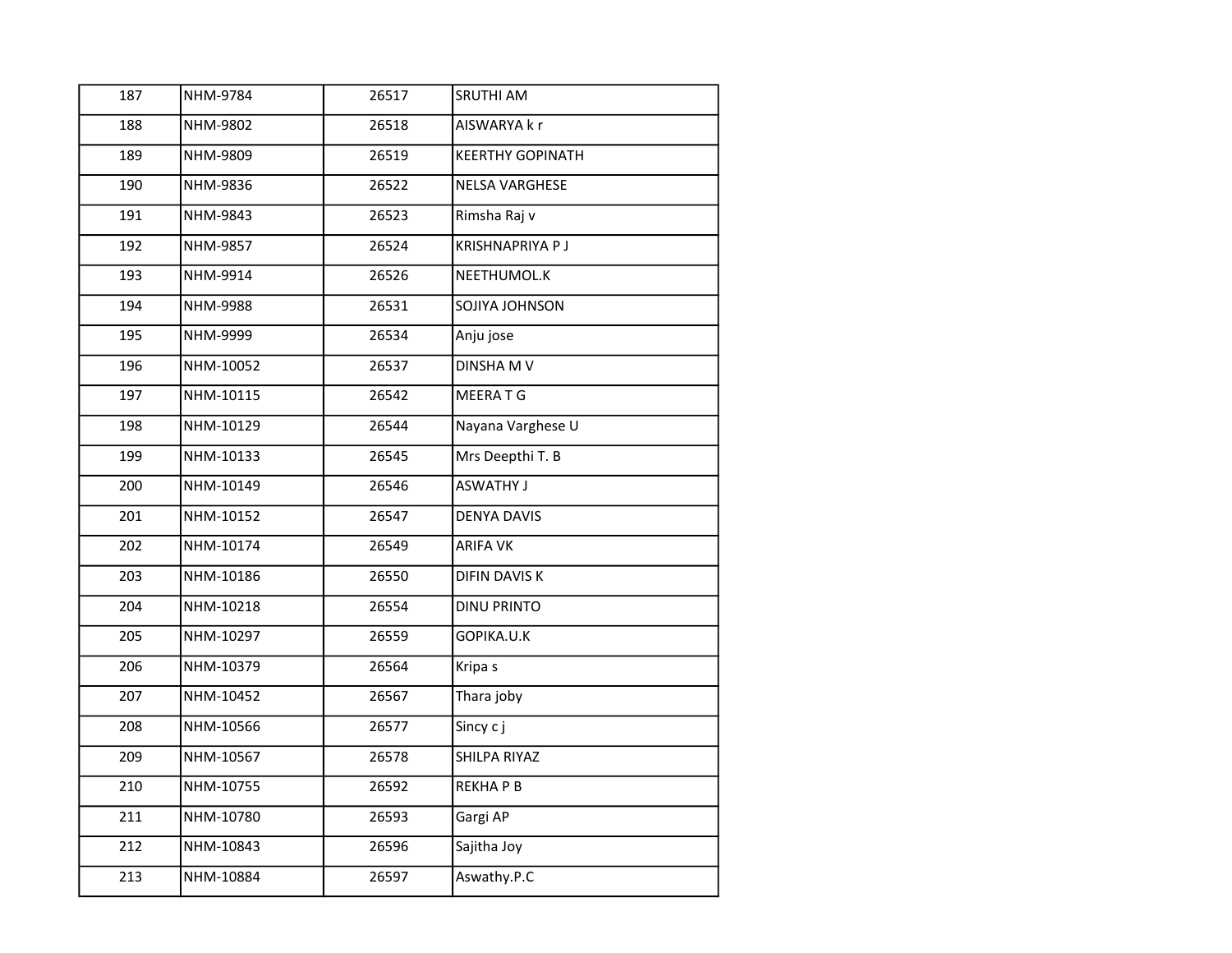| 214 | NHM-10973 | 26599 | Swathy ks Ks         |
|-----|-----------|-------|----------------------|
| 215 | NHM-10994 | 26600 | Aiswarya ks          |
| 216 | NHM-11068 | 26602 | Limzy T Thomas       |
| 217 | NHM-11158 | 26606 | THULASIMOHANAN p     |
| 218 | NHM-11208 | 26607 | <b>MANU LONAPPAN</b> |
| 219 | NHM-11268 | 26612 | Sweety george        |
| 220 | NHM-11328 | 26618 | DEEPA V M            |
| 221 | NHM-11466 | 26623 | NEETHU WILSON        |
| 222 | NHM-11538 | 26634 | SIMY JOSE K          |
| 223 | NHM-11544 | 26635 | JASMINE P J          |
| 224 | NHM-11644 | 26644 | Amcynmariyasteephan  |
| 225 | NHM-11680 | 26650 | Shonima jose A       |
| 226 | NHM-11727 | 26654 | DELMA KAIMADATHIL    |
| 227 | NHM-11870 | 26662 | JINCY JOSE M         |
| 228 | NHM-11874 | 26663 | Jeena s              |
| 229 | NHM-11903 | 26668 | ALEENA RAPAEL        |
| 230 | NHM-12001 | 26680 | ASWATHY ASHOKAN      |
| 231 | NHM-12005 | 26681 | MEJY V G             |
| 232 | NHM-12024 | 26682 | SARIKA K HENTRY      |
| 233 | NHM-12050 | 26685 | SIBIYA K I           |
| 234 | NHM-12087 | 26686 | JYOTHI P V           |
| 235 | NHM-12099 | 26687 | JIPCY M J            |
| 236 | NHM-12123 | 26689 | <b>STELLA RAJU</b>   |
| 237 | NHM-12154 | 26692 | <b>BINCY BABU</b>    |
| 238 | NHM-12214 | 26697 | LISHA C SHAJAN       |
| 239 | NHM-12258 | 26699 | APARNA PR            |
| 240 | NHM-12259 | 26700 | <b>Bavitha CB</b>    |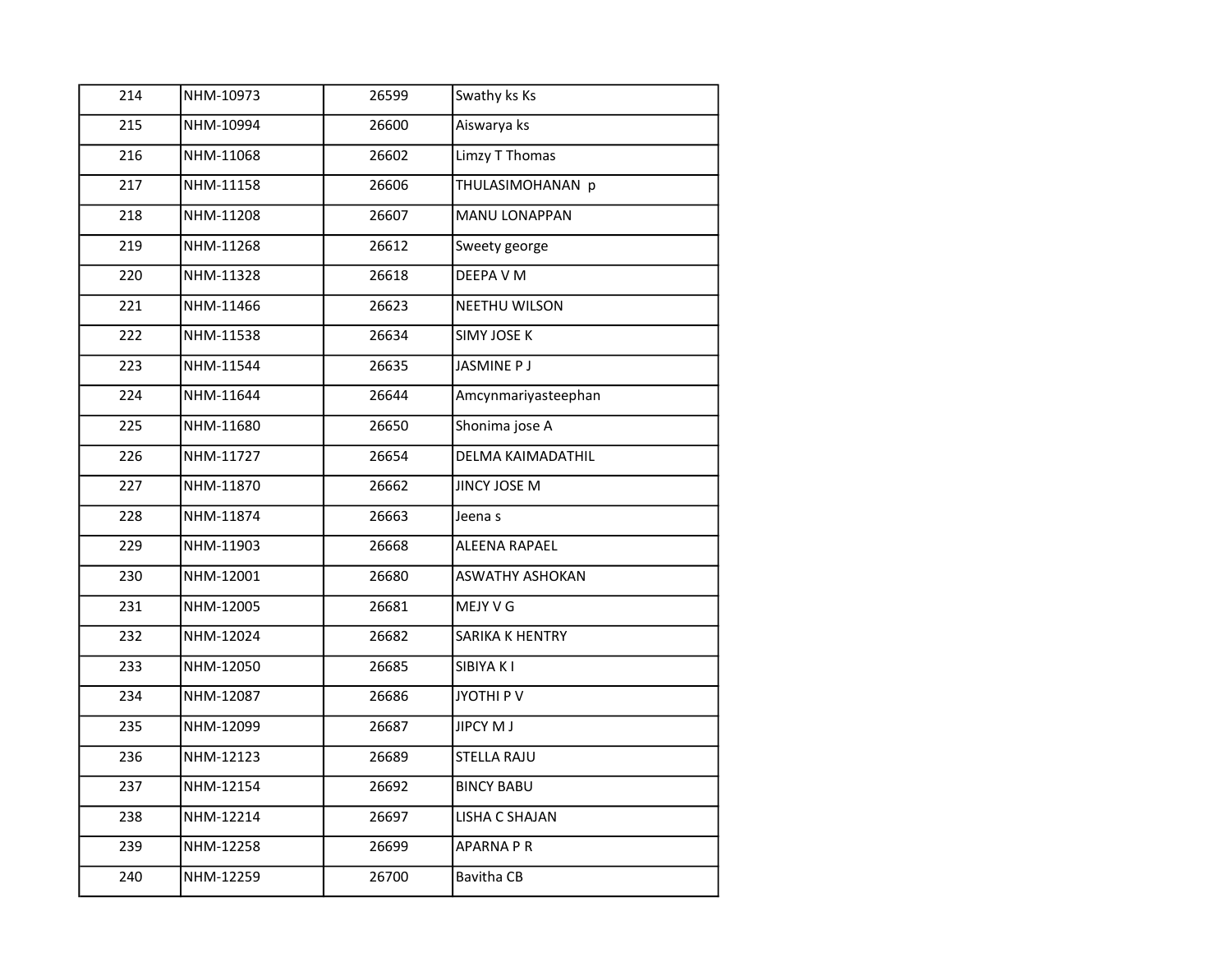| 241 | NHM-12312 | 26701 | <b>NISHAKR</b>           |
|-----|-----------|-------|--------------------------|
| 242 | NHM-12344 | 26703 | SHERIN DENNY             |
| 243 | NHM-12376 | 26706 | Neenamol.M.k             |
| 244 | NHM-12479 | 26713 | Jaicil p s               |
| 245 | NHM-12584 | 26716 | <b>NITHA GEORGE K</b>    |
| 246 | NHM-12620 | 26718 | ROSMY. P. P              |
| 247 | NHM-12637 | 26719 | <b>AISWARYA K</b>        |
| 248 | NHM-12638 | 26720 | <b>MINUEK</b>            |
| 249 | NHM-12642 | 26721 | TINTU MERIN THOMAS       |
| 250 | NHM-12841 | 26728 | NICY JOSE                |
| 251 | NHM-13004 | 26736 | SNEHA C.T                |
| 252 | NHM-13028 | 26738 | Amrutha M                |
| 253 | NHM-13085 | 26743 | <b>JISNY VEENUS M</b>    |
| 254 | NHM-13086 | 26744 | Vibina Paul              |
| 255 | NHM-13140 | 26747 | Darshana                 |
| 256 | NHM-13287 | 26756 | VIJESH K V               |
| 257 | NHM-13292 | 26757 | <b>NEENU NIRMAL</b>      |
| 258 | NHM-13506 | 26775 | Clinta Johny A           |
| 259 | NHM-13520 | 26776 | Ms Jesmy John            |
| 260 | NHM-13523 | 26777 | Treesa mary Varghese     |
| 261 | NHM-13700 | 26789 | Smitha p.o               |
| 262 | NHM-13863 | 26797 | sumi anand               |
| 263 | NHM-13865 | 26798 | Shahana k                |
| 264 | NHM-13893 | 26799 | <b>SHIMI THOMAS K</b>    |
| 265 | NHM-13975 | 26803 | <b>ASWATHY P A</b>       |
| 266 | NHM-14035 | 26807 | <b>SREEKKUTTY S NAIR</b> |
| 267 | NHM-14232 | 26813 | JEENET E J               |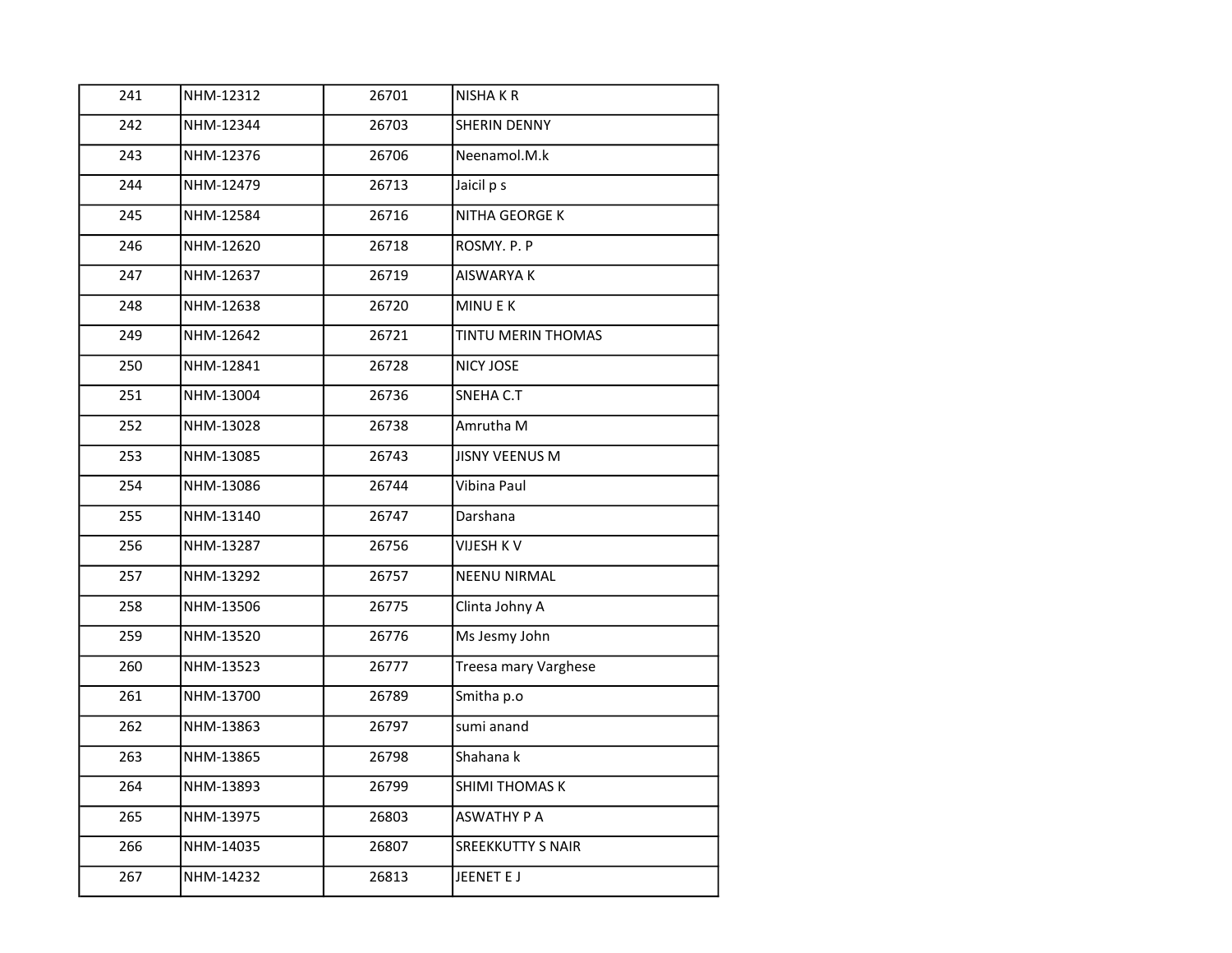| 268 | NHM-14260 | 26815 | <b>ANKITHA VINSON</b> |
|-----|-----------|-------|-----------------------|
| 269 | NHM-14311 | 26817 | <b>STELMY SUNNY</b>   |
| 270 | NHM-14331 | 26818 | <b>QUEENCY DAVIS</b>  |
| 271 | NHM-14488 | 26824 | SINDHIYA THOMAS       |
| 272 | NHM-14514 | 26825 | RAJEESH P R           |
| 273 | NHM-14519 | 26826 | JEENA FRANCIS         |
| 274 | NHM-14562 | 26830 | Nimmi kuriakose       |
| 275 | NHM-14632 | 26835 | <b>JEMCY JAMES K</b>  |
| 276 | NHM-14635 | 26836 | SEENA GEORGE          |
| 277 | NHM-14710 | 26842 | SNEHAPRIYA M D        |
| 278 | NHM-14720 | 26844 | SREEJA MOHAN          |
| 279 | NHM-14773 | 26847 | SARITHAMOL V P        |
| 280 | NHM-14971 | 26857 | REEMA                 |
| 281 | NHM-14975 | 26859 | JEENA G NAIR          |
| 282 | NHM-15002 | 26862 | ASHITHAMOL P K        |
| 283 | NHM-15055 | 26865 | SOUMYA K I            |
| 284 | NHM-15153 | 26867 | <b>RACHANAKR</b>      |
| 285 | NHM-15182 | 26870 | NIMISHA SUNNY M       |
| 286 | NHM-15211 | 26874 | SUKANYA SUBRAMANYAN   |
| 287 | NHM-15284 | 26878 | <b>DEEPIKATP</b>      |
| 288 | NHM-15363 | 26884 | <b>JUNU K SHAJI</b>   |
| 289 | NHM-15557 | 26896 | SANGEETHA PRADEEP     |
| 290 | NHM-15593 | 26900 | AKHILA K K            |
| 291 | NHM-15612 | 26901 | VIDHYA M V            |
| 292 | NHM-15736 | 26908 | <b>ANJALY S</b>       |
| 293 | NHM-15755 | 26910 | SYAMA JACOB C         |
| 294 | NHM-15890 | 26920 | PREEJA KP             |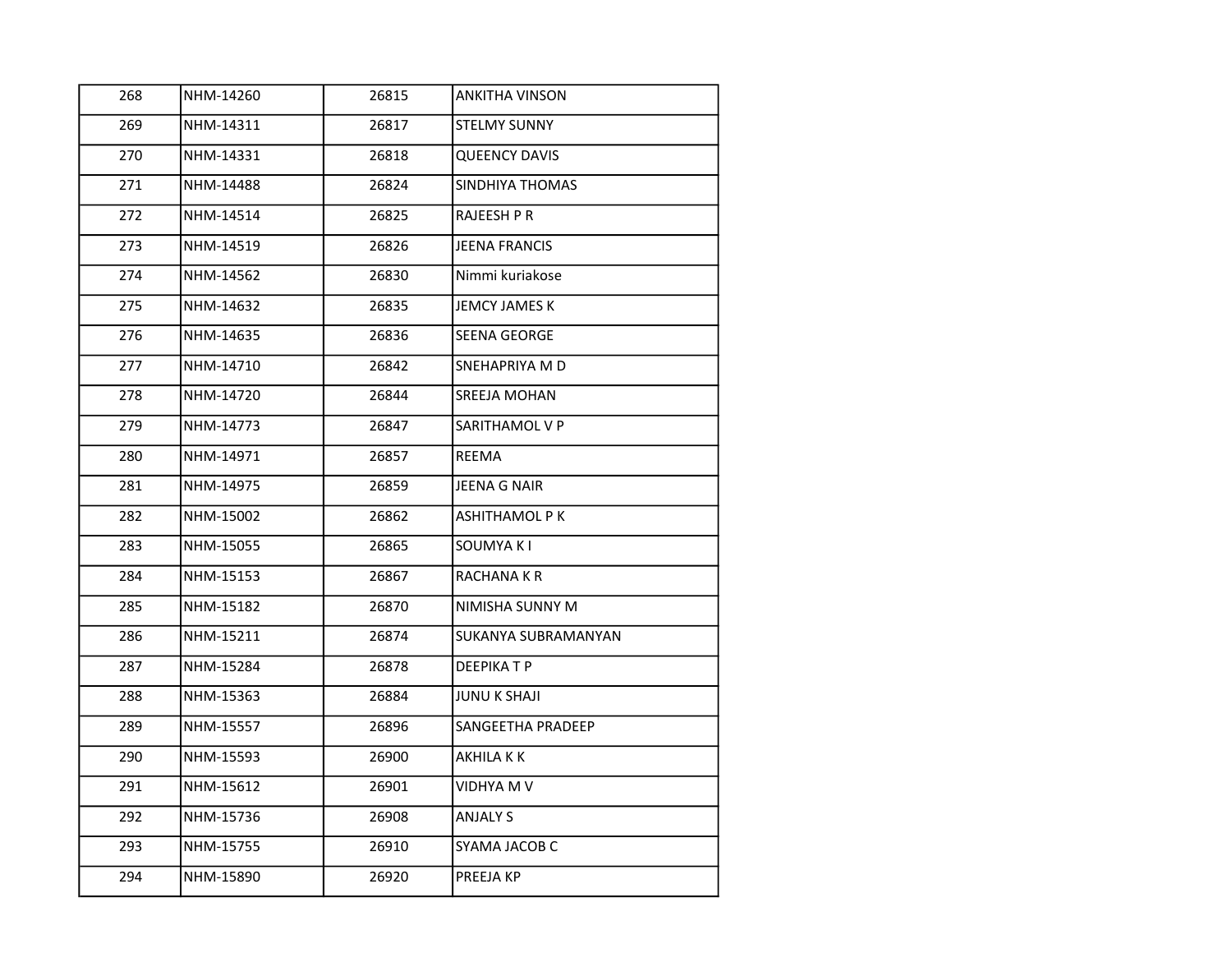| 295 | NHM-15913 | 26921 | Vaisakh                     |
|-----|-----------|-------|-----------------------------|
| 296 | NHM-15941 | 26923 | DEEPA. B                    |
| 297 | NHM-15952 | 26924 | MINU SIMON M                |
| 298 | NHM-16087 | 26930 | Aswathy                     |
| 299 | NHM-16120 | 26932 | <b>MARY JOSEPH</b>          |
| 300 | NHM-16125 | 26933 | VISHNU PRIYA VINDHYARAJAN K |
| 301 | NHM-16140 | 26934 | Neenu Maheendran            |
| 302 | NHM-16141 | 26935 | Vidhya Velayudhan           |
| 303 | NHM-16204 | 26940 | Anoop Varghese              |
| 304 | NHM-16292 | 26946 | ATHIRA RAJAN O K            |
| 305 | NHM-16302 | 26947 | JITHAMOL JAYAN              |
| 306 | NHM-16310 | 26948 | SHILPA ULAHANNAN            |
| 307 | NHM-16335 | 26949 | Raji PP                     |
| 308 | NHM-16529 | 26955 | Vineeth Gopi K              |
| 309 | NHM-16564 | 26958 | <b>SIGIYA FRANCIS</b>       |
| 310 | NHM-16737 | 26963 | <b>ANKITHA S</b>            |
| 311 | NHM-16746 | 26965 | Liya Varghese               |
| 312 | NHM-16772 | 26966 | Ragi P R                    |
| 313 | NHM-16774 | 26967 | Hima Merin                  |
| 314 | NHM-16881 | 26973 | Neethu Wilson C             |
| 315 | NHM-16908 | 26975 | Anil M L                    |
| 316 | NHM-16934 | 26976 | <b>Ritty Varghese</b>       |
| 317 | NHM-17024 | 26981 | POOJA S MURALI              |
| 318 | NHM-17064 | 26985 | SUMESH N SUKUMARAN          |
| 319 | NHM-17069 | 26986 | ANUSHA MARIYA N S           |
| 320 | NHM-17093 | 26990 | Rosemin varghese            |
| 321 | NHM-17106 | 26991 | LEYA JOSEPH                 |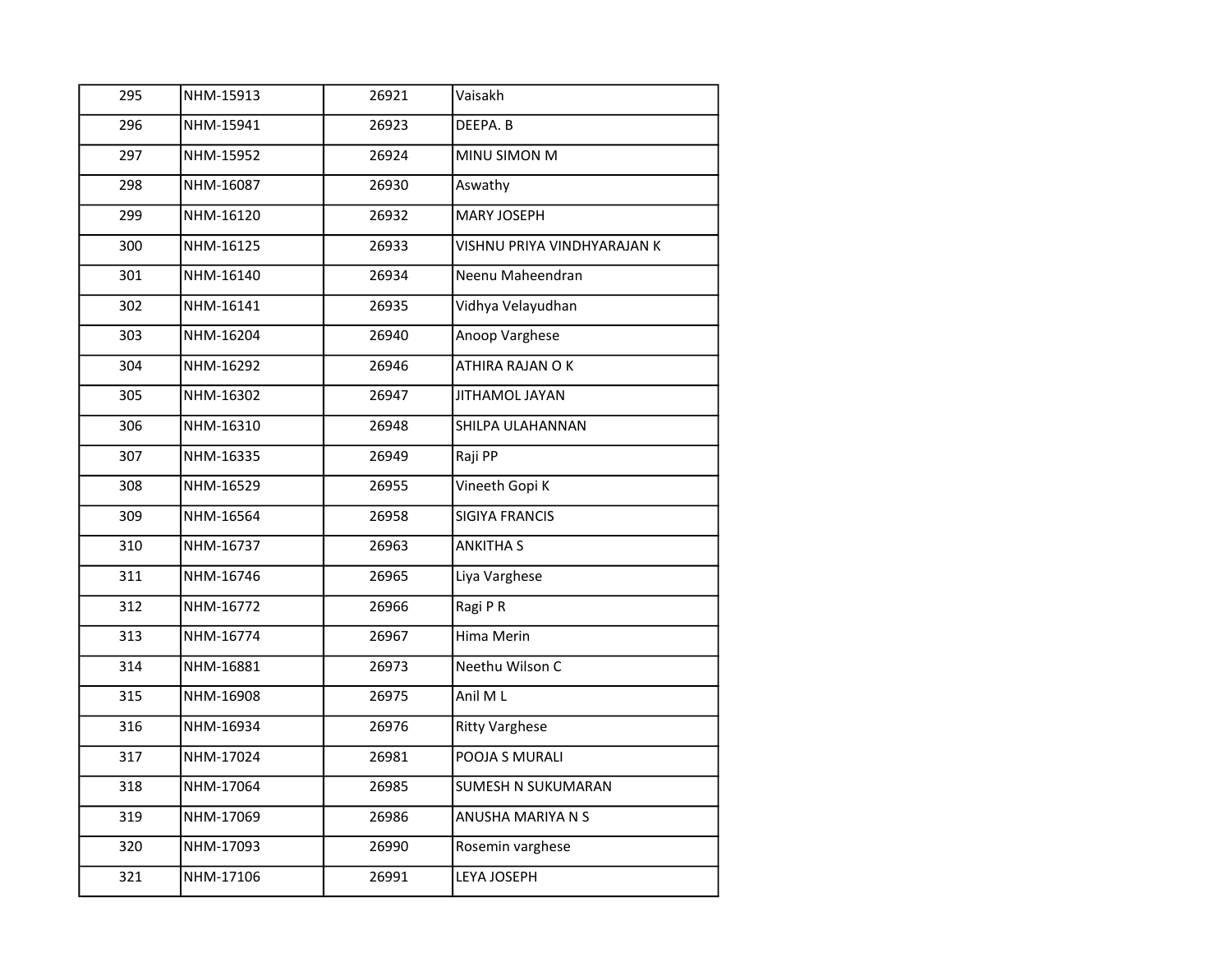| 322 | NHM-17111 | 26993 | PILSY C.P                   |
|-----|-----------|-------|-----------------------------|
| 323 | NHM-17115 | 26995 | <b>SIJI A J</b>             |
| 324 | NHM-17128 | 26996 | <b>RESHMA S</b>             |
| 325 | NHM-17133 | 26998 | DENZIL JOHN P               |
| 326 | NHM-17137 | 26999 | LINTU JOSEPH                |
| 327 | NHM-17222 | 27006 | SIJI P J                    |
| 328 | NHM-17247 | 27008 | SALINI V S                  |
| 329 | NHM-17259 | 27010 | MARIA JESMIN A A            |
| 330 | NHM-17281 | 27015 | STEMY THOMAS                |
| 331 | NHM-17286 | 27016 | AISWARYA ASOKAN V A         |
| 332 | NHM-17319 | 27021 | APARNA ANN SEBASTIAN        |
| 333 | NHM-17325 | 27023 | <b>JINTYMOL E K</b>         |
| 334 | NHM-17373 | 27028 | <b>JISSA MARY AUGUSTINE</b> |
| 335 | NHM-17380 | 27029 | SOUMYA P S                  |
| 336 | NHM-17409 | 27030 | <b>BINESH KV</b>            |
| 337 | NHM-17466 | 27034 | RAJI R                      |
| 338 | NHM-17471 | 27035 | Anjaly Mohanan              |
| 339 | NHM-17517 | 27039 | <b>SAJNA SIMON</b>          |
| 340 | NHM-17521 | 27040 | PREEMA LONA                 |
| 341 | NHM-17540 | 27041 | AKHILA AJITHKUMAR           |
| 342 | NHM-17597 | 27046 | <b>JISNI P CHACKOCHAN</b>   |
| 343 | NHM-17772 | 27063 | ALBIN JOSE                  |
| 344 | NHM-17829 | 27066 | SHILLY K S                  |
| 345 | NHM-17850 | 27067 | Ojal Mamman                 |
| 346 | NHM-17862 | 27068 | ELVY C A                    |
| 347 | NHM-18108 | 27083 | AKITHA PERINCHERY           |
| 348 | NHM-18131 | 27087 | SHAHINA K S                 |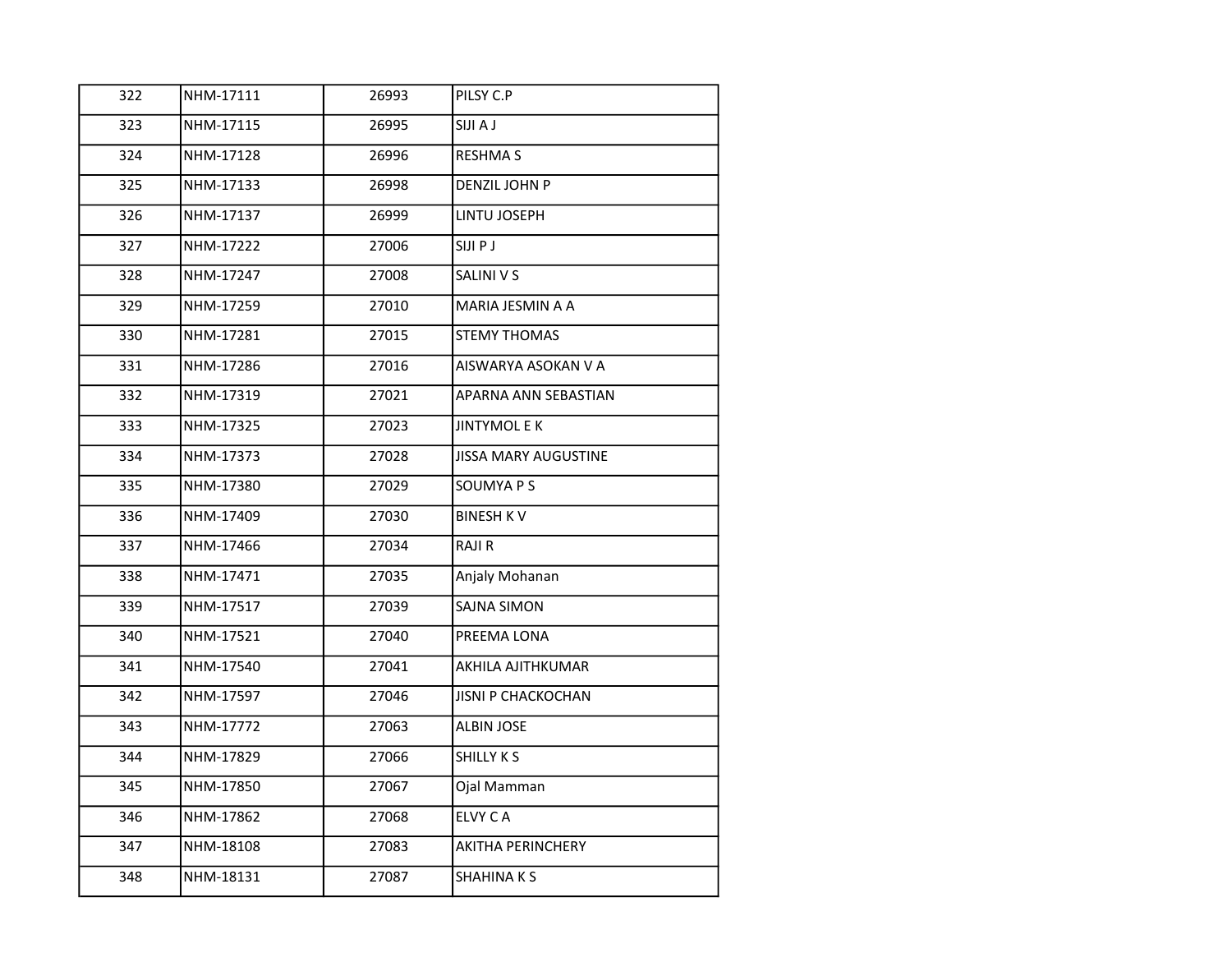| 349 | NHM-18268 | 27094 | <b>RESHMA M R</b>      |
|-----|-----------|-------|------------------------|
| 350 | NHM-18294 | 27096 | <b>HIMAKP</b>          |
| 351 | NHM-18323 | 27100 | ANCY PD                |
| 352 | NHM-18395 | 27104 | ANJALI.V.S             |
| 353 | NHM-18397 | 27105 | GOPIKA K.G             |
| 354 | NHM-18437 | 27107 | MANJUMOL V S           |
| 355 | NHM-18517 | 27113 | <b>SARANYA P S</b>     |
| 356 | NHM-18582 | 27116 | Anju Sinesh            |
| 357 | NHM-18583 | 27117 | <b>GREESHMA DINESH</b> |
| 358 | NHM-18600 | 27119 | ANUSHA K A             |
| 359 | NHM-18645 | 27123 | SHERIN JOHNSON         |
| 360 | NHM-18669 | 27125 | Dhanya C John          |
| 361 | NHM-18741 | 27132 | Eva Augustine          |
| 362 | NHM-18784 | 27134 | <b>SWATHIKS</b>        |
| 363 | NHM-18863 | 27140 | ASHITHA PRAKASH        |
| 364 | NHM-19039 | 27146 | Riya TG                |
| 365 | NHM-19057 | 27148 | Vincy                  |
| 366 | NHM-19063 | 27150 | Melgy alukkal jose     |
| 367 | NHM-19105 | 27154 | Anjaly Rinesh          |
| 368 | NHM-19138 | 27155 | Alphonsa Jose          |
| 369 | NHM-19200 | 27159 | Eldho CA               |
| 370 | NHM-19229 | 27164 | ANJU T N               |
| 371 | NHM-19330 | 27171 | Remi PI                |
| 372 | NHM-19561 | 27187 | Lissy CF               |
| 373 | NHM-19636 | 27193 | <b>DIVYA MATHEW</b>    |
| 374 | NHM-19646 | 27194 | ANCY K A               |
| 375 | NHM-19723 | 27200 | RINU IGNATIOUS         |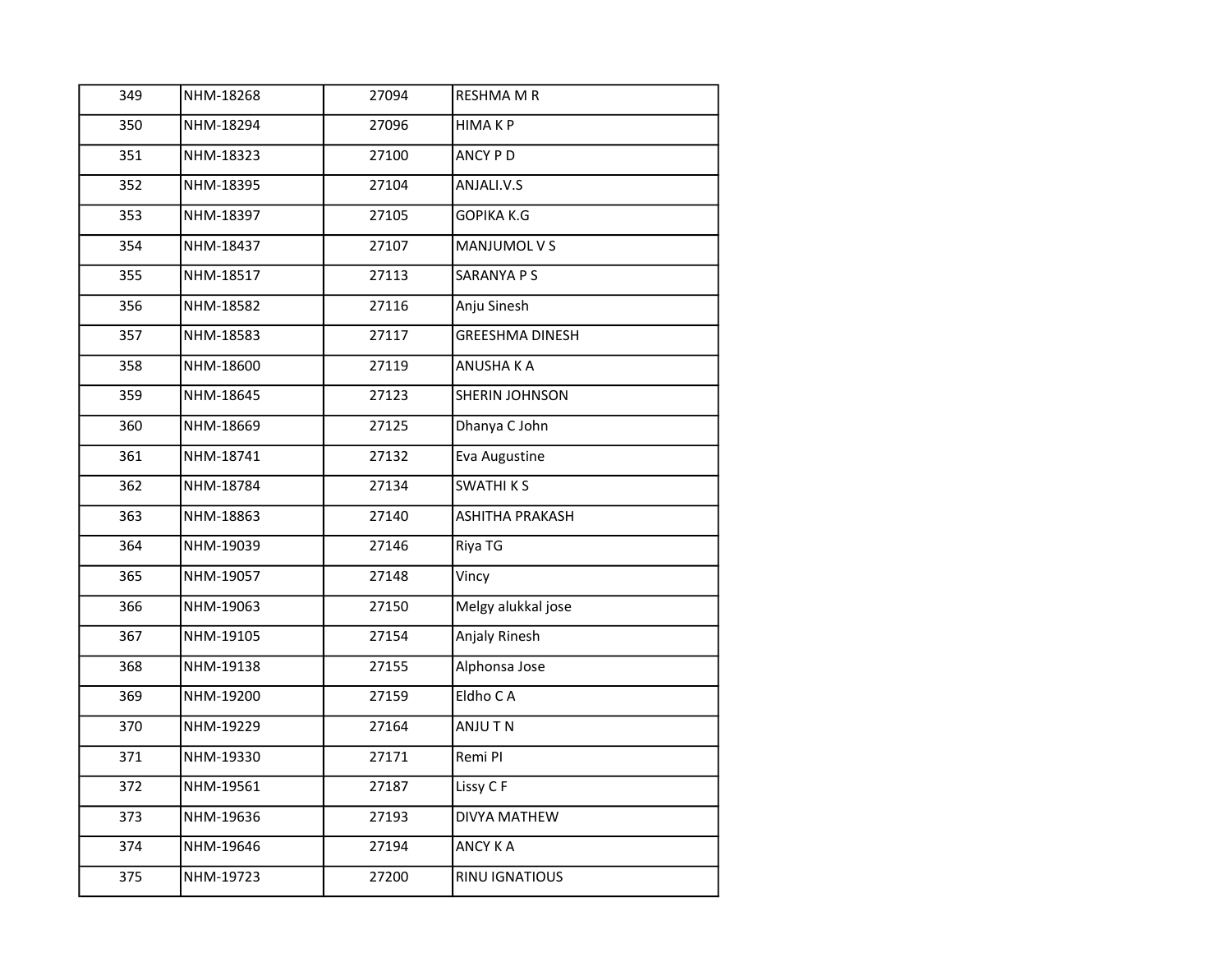| 376 | NHM-19732 | 27201 | LAKSHMI               |
|-----|-----------|-------|-----------------------|
| 377 | NHM-19737 | 27202 | SMITHA SURENDRAN      |
| 378 | NHM-19929 | 27209 | DEEPIKA K             |
| 379 | NHM-19990 | 27213 | <b>SELMA P JOSE</b>   |
| 380 | NHM-20130 | 27220 | SHINCY P D            |
| 381 | NHM-20186 | 27223 | JOHNSHY JOHNSON       |
| 382 | NHM-20218 | 27228 | HARISHMA MANIKANDAN P |
| 383 | NHM-20443 | 27242 | <b>NIMMIVJ</b>        |
| 384 | NHM-20445 | 27243 | AISWARYA A            |
| 385 | NHM-20563 | 27258 | PRINCY P BABY         |
| 386 | NHM-20572 | 27260 | <b>BHAVYATB</b>       |
| 387 | NHM-20720 | 27273 | ATHIRA MOHAN V        |
| 388 | NHM-20754 | 27276 | VINAYA VIJAYAN        |
| 389 | NHM-20802 | 27280 | <b>ANJU SASI</b>      |
| 390 | NHM-20849 | 27283 | shiby paul            |
| 391 | NHM-20852 | 27284 | RIMINA ANTONY V       |
| 392 | NHM-20870 | 27287 | ANJU V A              |
| 393 | NHM-20898 | 27290 | MANJU M J             |
| 394 | NHM-20964 | 27295 | PRANAVIYA.K.P         |
| 395 | NHM-21226 | 27308 | <b>DISNY JIMSON</b>   |
| 396 | NHM-21249 | 27309 | SWARANDEVI THAMPY     |
| 397 | NHM-21295 | 27310 | ROSENET DAVIS         |
| 398 | NHM-21306 | 27313 | SOUMYA P C            |
| 399 | NHM-21366 | 27314 | Riya mp               |
| 400 | NHM-21393 | 27315 | Seena varghese        |
| 401 | NHM-21402 | 27316 | Shailah.sreekumar     |
| 402 | NHM-21422 | 27317 | Anju K G              |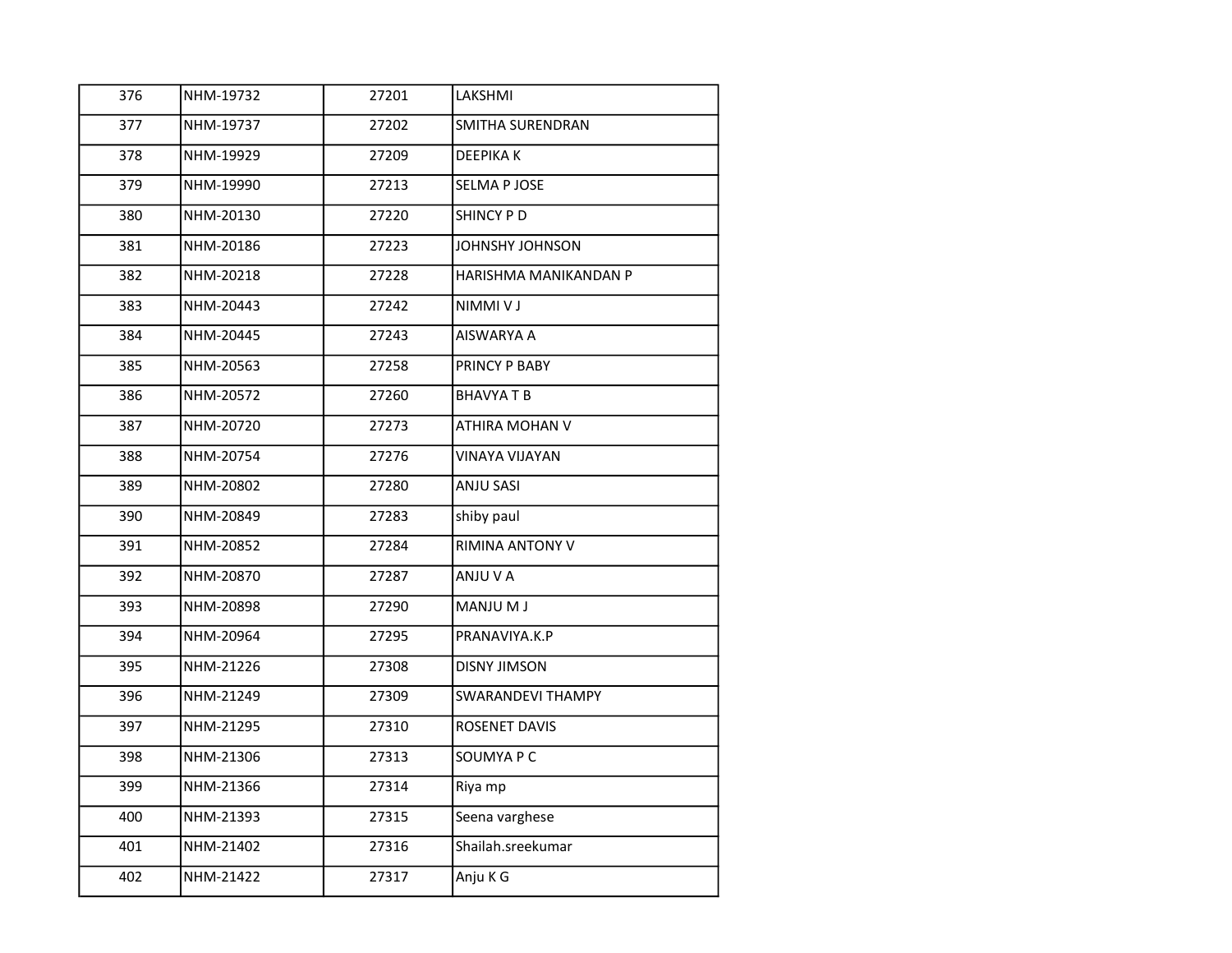| 403 | NHM-21446 | 27319 | Sruthy.Joy               |
|-----|-----------|-------|--------------------------|
| 404 | NHM-21504 | 27323 | Anu Rappai               |
| 405 | NHM-21512 | 27324 | Jeena Sinto              |
| 406 | NHM-21515 | 27325 | NIROSHA K D              |
| 407 | NHM-21537 | 27328 | MEERA V S                |
| 408 | NHM-21562 | 27331 | SHIJI GEORGE             |
| 409 | NHM-21649 | 27336 | SARANYA CHANDRAN         |
| 410 | NHM-21740 | 27341 | SINI JOSE                |
| 411 | NHM-21790 | 27346 | Athira E.U               |
| 412 | NHM-21859 | 27353 | ANU S                    |
| 413 | NHM-22039 | 27364 | <b>GINI GEORGE</b>       |
| 414 | NHM-22040 | 27365 | ASWATHY M S              |
| 415 | NHM-22169 | 27372 | <b>NIMMY THOMAS</b>      |
| 416 | NHM-22202 | 27373 | NIMMY VARGHESE           |
| 417 | NHM-22396 | 27386 | SOUMYA GEORGE            |
| 418 | NHM-22400 | 27387 | <b>MERCY PF</b>          |
| 419 | NHM-22410 | 27388 | <b>KEERTHANA SOMAN</b>   |
| 420 | NHM-22524 | 27402 | SREELAKSHMITR            |
| 421 | NHM-22537 | 27404 | <b>ANU FRANCIS</b>       |
| 422 | NHM-22539 | 27405 | Aswathy Mohanan          |
| 423 | NHM-22544 | 27406 | <b>SILPA P JAMES</b>     |
| 424 | NHM-22599 | 27410 | PRIYA P K                |
| 425 | NHM-22690 | 27416 | <b>GREESHMA PREMARAJ</b> |
| 426 | NHM-22694 | 27418 | <b>VINCY CA</b>          |
| 427 | NHM-22816 | 27431 | FEMINA M P               |
| 428 | NHM-22878 | 27436 | <b>HEMY BENNY</b>        |
| 429 | NHM-23090 | 27451 | ANISHA M A               |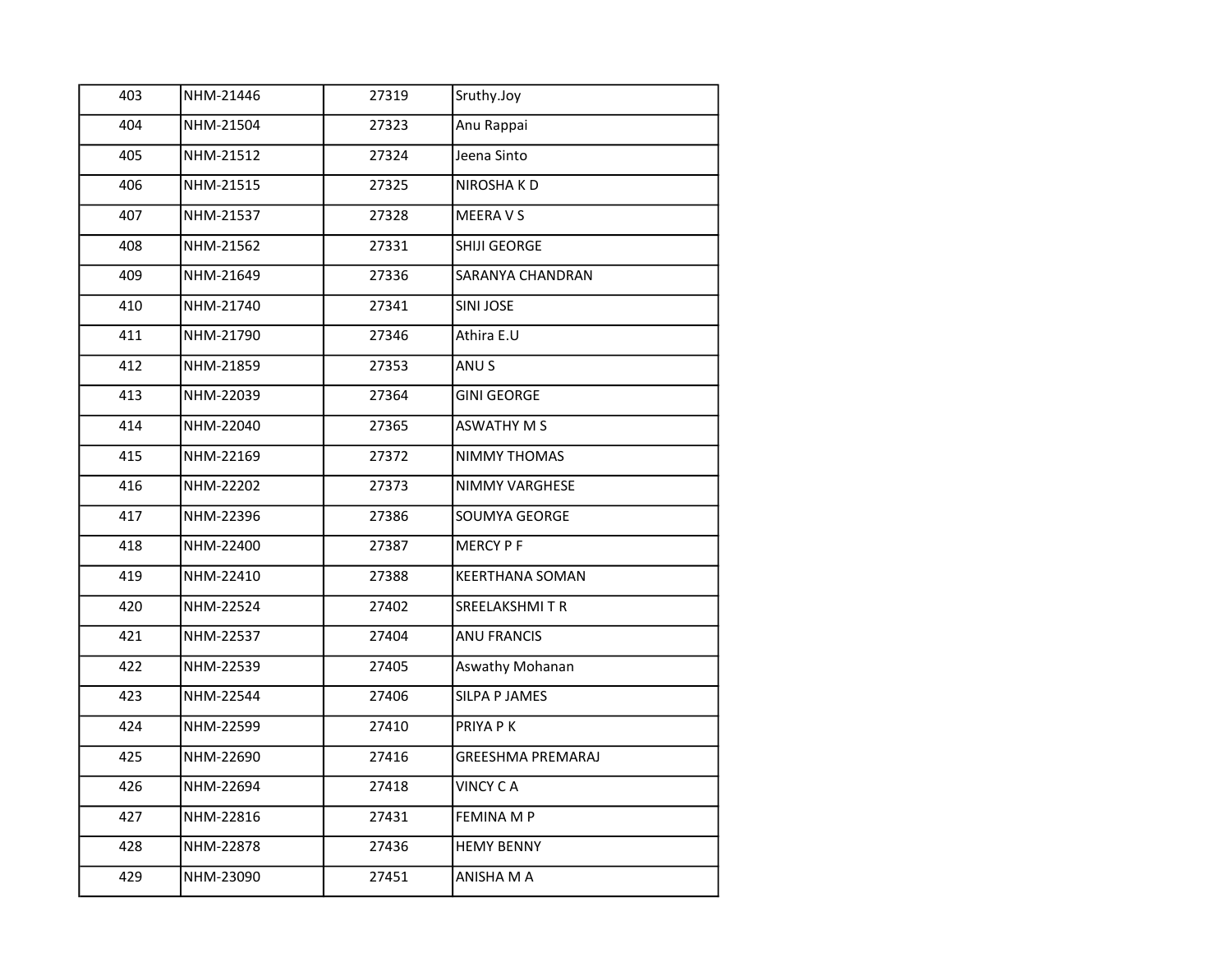| 430 | NHM-23149 | 27457 | SONY ANTOO              |
|-----|-----------|-------|-------------------------|
| 431 | NHM-23181 | 27460 | SUMITS                  |
| 432 | NHM-23232 | 27465 | Aswathy Prakash         |
| 433 | NHM-23236 | 27466 | <b>RISNA RV</b>         |
| 434 | NHM-23246 | 27468 | Jossy OJ                |
| 435 | NHM-23284 | 27471 | <b>ARUN GOPI</b>        |
| 436 | NHM-23367 | 27476 | <b>NAVYA KARIATT</b>    |
| 437 | NHM-23374 | 27477 | <b>SRUTHY P B</b>       |
| 438 | NHM-23515 | 27488 | <b>MERCY JAMES</b>      |
| 439 | NHM-23642 | 27498 | simi TJ                 |
| 440 | NHM-23692 | 27500 | SREEJA. T. K            |
| 441 | NHM-23887 | 27511 | <b>TRESA JINCY</b>      |
| 442 | NHM-23926 | 27516 | <b>GINI KURIAN</b>      |
| 443 | NHM-23927 | 27517 | Lemi C S                |
| 444 | NHM-23979 | 27518 | ANISHA K R              |
| 445 | NHM-23992 | 27520 | STEPHY J PARAKKAL       |
| 446 | NHM-24199 | 27533 | <b>BAVITHA C V</b>      |
| 447 | NHM-24226 | 27536 | <b>SUSHAMA K K</b>      |
| 448 | NHM-24243 | 27537 | Jessy Jaison            |
| 449 | NHM-24284 | 27539 | SONIYA P J              |
| 450 | NHM-24311 | 27542 | <b>ASWATHY RAJAN</b>    |
| 451 | NHM-24359 | 27545 | <b>JINCY FRANCIS</b>    |
| 452 | NHM-24381 | 27547 | PRINCY POULOSE          |
| 453 | NHM-24449 | 27552 | ATHIRA K NATH           |
| 454 | NHM-24453 | 27553 | JASMI.C.C               |
| 455 | NHM-24475 | 27555 | JENNY JAMES NEELANKAVIL |
| 456 | NHM-24476 | 27556 | JASNA JOHNY P           |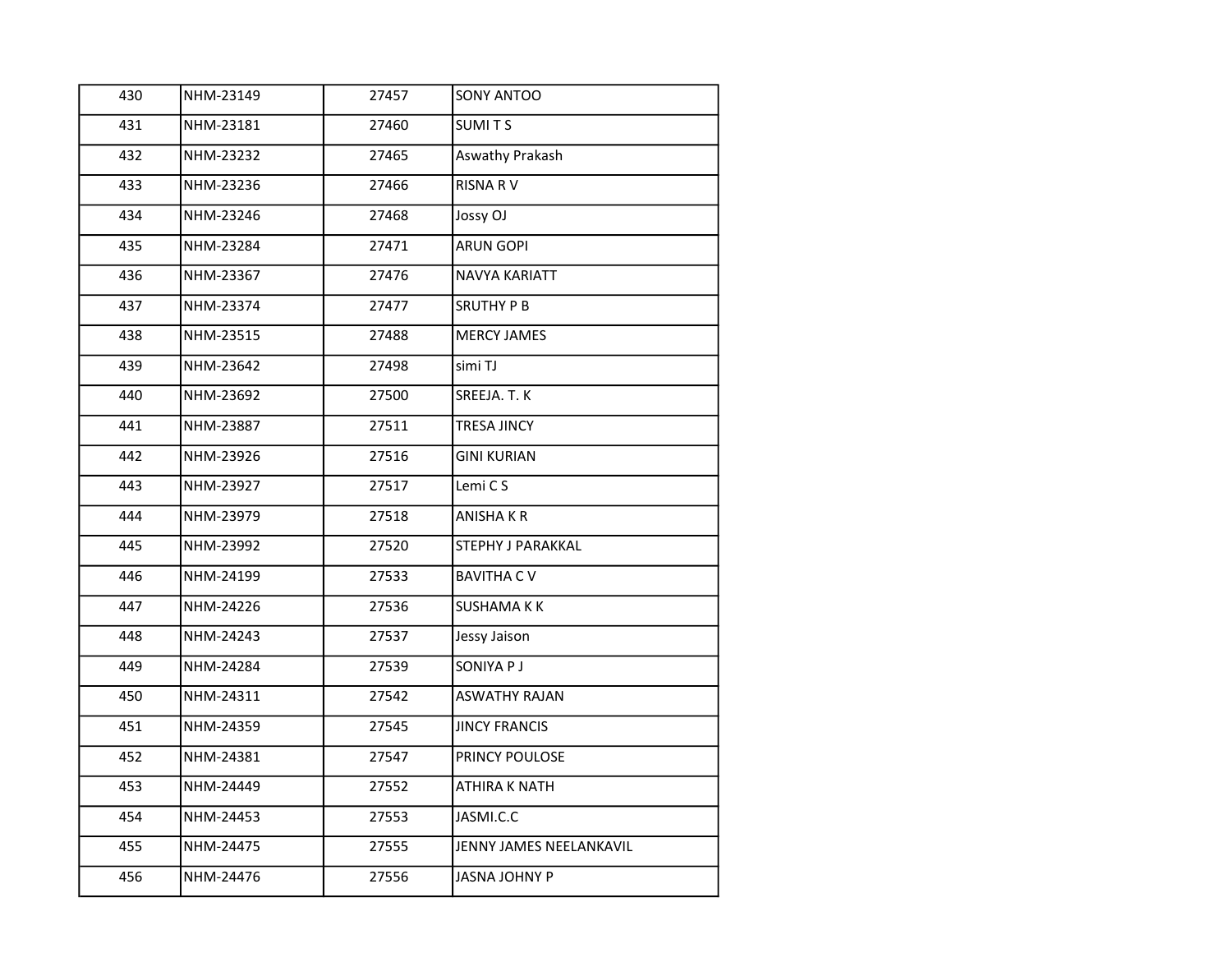| 457 | NHM-24499 | 27559 | <b>JANANI KU</b>     |
|-----|-----------|-------|----------------------|
| 458 | NHM-24508 | 27561 | Smija Haridas        |
| 459 | NHM-24553 | 27565 | LIGI C RAPHAL        |
| 460 | NHM-24557 | 27567 | ATHULYA KRISHNAKUMAR |
| 461 | NHM-24560 | 27568 | KAVYA VIJAYAN        |
| 462 | NHM-24588 | 27570 | SILGY A J            |
| 463 | NHM-24641 | 27576 | <b>SUBITHA PK</b>    |
| 464 | NHM-24661 | 27580 | DEENA SANJAY         |
| 465 | NHM-24670 | 27581 | REKHA RAJAN          |
| 466 | NHM-24715 | 27584 | SREESHMA SUDHARSANAN |
| 467 | NHM-24729 | 27587 | Krishnaveni TR       |
| 468 | NHM-24761 | 27591 | VIJI KV              |
| 469 | NHM-24764 | 27592 | SAJITHA THOMAS P     |
| 470 | NHM-24783 | 27593 | <b>GANA PR</b>       |
| 471 | NHM-24794 | 27595 | <b>YOL INIL</b>      |
| 472 | NHM-24802 | 27596 | KRIPA VIJAYAN        |
| 473 | NHM-24823 | 27598 | ANILA R K            |
| 474 | NHM-24884 | 27601 | DHANYA MOHANAN       |
| 475 | NHM-24919 | 27604 | SADIA PN             |
| 476 | NHM-24956 | 27606 | Ancy Devassy         |
| 477 | NHM-25030 | 27609 | <b>DEEPTHIK</b>      |
| 478 | NHM-25044 | 27611 | <b>SURABHIES</b>     |
| 479 | NHM-25060 | 27614 | PRABIN.A.P           |
| 480 | NHM-25068 | 27615 | Lekhamol pc          |
| 481 | NHM-25162 | 27618 | YOL UINA             |
| 482 | NHM-25222 | 27626 | <b>SUDHAB</b>        |
| 483 | NHM-25305 | 27633 | SANITHA K S          |
|     |           |       |                      |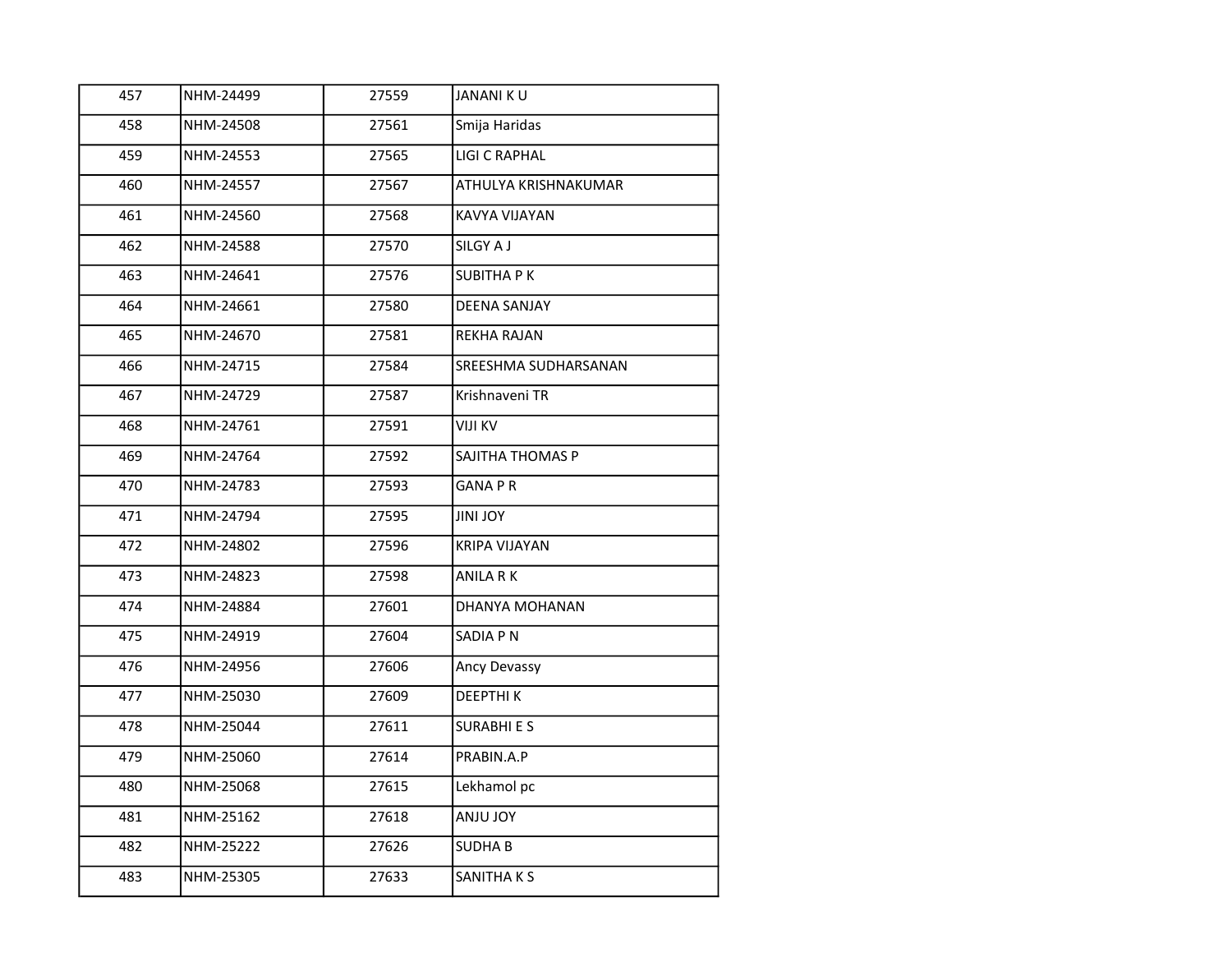| 484 | NHM-25347 | 27642 | <b>FEBY K FRANCIS</b>    |
|-----|-----------|-------|--------------------------|
| 485 | NHM-25349 | 27643 | SOBI A G                 |
| 486 | NHM-25371 | 27644 | NAMITHA KUMARAN          |
| 487 | NHM-25410 | 27647 | Stephy M.P               |
| 488 | NHM-25468 | 27653 | <b>ADHILA ABUBACKER</b>  |
| 489 | NHM-25504 | 27655 | CHINJU THOMAS            |
| 490 | NHM-25579 | 27663 | ANCY PADAYATTY POULOSE   |
| 491 | NHM-25683 | 27673 | Deenas p.d               |
| 492 | NHM-25774 | 27680 | <b>ABHIJITH V RAJEEV</b> |
| 493 | NHM-25794 | 27681 | ALEENA BABU              |
| 494 | NHM-25832 | 27686 | REMYA K SURENDRAN        |
| 495 | NHM-25940 | 27694 | <b>JISMI JOSE</b>        |
| 496 | NHM-25944 | 27695 | PRABITHA T P             |
| 497 | NHM-25975 | 27698 | Gayathri N R             |
| 498 | NHM-25980 | 27700 | Leema pauly              |
| 499 | NHM-25992 | 27703 | NEETHU SREENIVASAN       |
| 500 | NHM-26146 | 27713 | LILLY JOMOL M G          |
| 501 | NHM-26155 | 27714 | VIJI B V                 |
| 502 | NHM-26177 | 27716 | <b>RINCY STANLY</b>      |
| 503 | NHM-26236 | 27722 | SOBHAKA                  |
| 504 | NHM-26321 | 27730 | <b>SUMI</b>              |
| 505 | NHM-26418 | 27734 | BLESSEENA WILSON         |
| 506 | NHM-26424 | 27735 | SOJA CT                  |
| 507 | NHM-26454 | 27737 | SIVAVANDANA E S          |
| 508 | NHM-26528 | 27741 | <b>DINCY DAVIS K</b>     |
| 509 | NHM-26533 | 27742 | ROHITHA. P. R            |
| 510 | NHM-26597 | 27746 | PRASEETHA C THANKAPPAN   |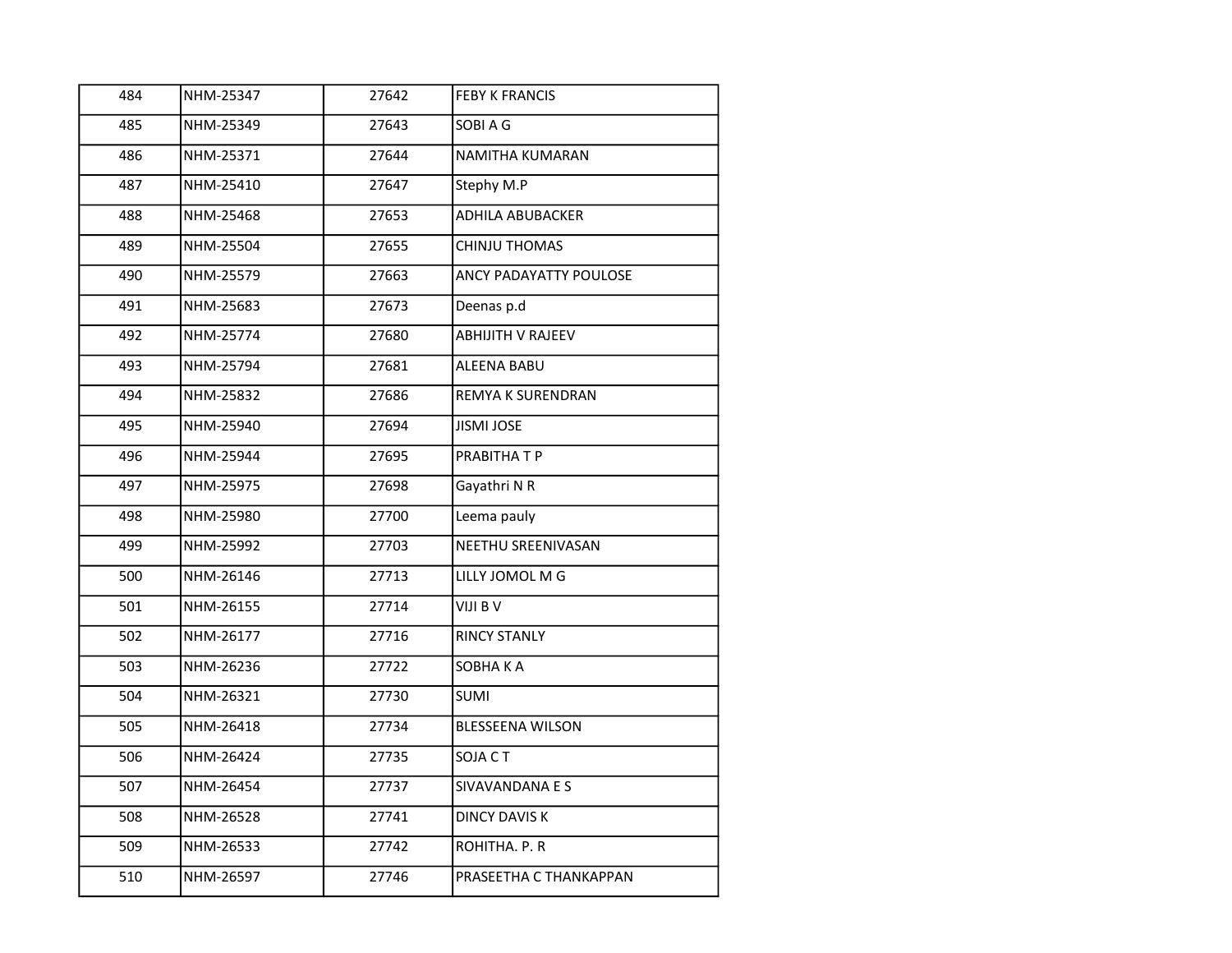| 511 | NHM-26643 | 27747 | Jyolsna CS               |
|-----|-----------|-------|--------------------------|
| 512 | NHM-26890 | 27762 | RAKHI MOHANAN            |
| 513 | NHM-26953 | 27765 | KAVYA BIJU K             |
| 514 | NHM-27046 | 27772 | Anju Johny               |
| 515 | NHM-27050 | 27773 | reema                    |
| 516 | NHM-27073 | 27774 | PREETHY, K. R.           |
| 517 | NHM-27273 | 27784 | <b>BHAGYA V C</b>        |
| 518 | NHM-27310 | 27786 | <b>JINCY AUGUSTINE P</b> |
| 519 | NHM-27316 | 27787 | ANU JOSEPH               |
| 520 | NHM-27489 | 27794 | Anju Joy                 |
| 521 | NHM-27563 | 27797 | MARY JOBSY M G           |
| 522 | NHM-27584 | 27799 | AMRUTHA E R              |
| 523 | NHM-27660 | 27803 | ADHITHYA K S             |
| 524 | NHM-27665 | 27804 | <b>SHANI BABY</b>        |
| 525 | NHM-27820 | 27812 | AMRITHA T D              |
| 526 | NHM-27956 | 27823 | SINI P D                 |
| 527 | NHM-27962 | 27824 | SOVIYA SIMON             |
| 528 | NHM-27963 | 27825 | ANJU A F                 |
| 529 | NHM-28002 | 27829 | <b>SRUTHY PV</b>         |
| 530 | NHM-28008 | 27830 | SIMI THOMAS              |
| 531 | NHM-28103 | 27837 | JITTA C P                |
| 532 | NHM-28134 | 27844 | RAGI P R                 |
| 533 | NHM-28157 | 27848 | SIVYA M P                |
| 534 | NHM-28162 | 27849 | <b>GREESHMA M P</b>      |
| 535 | NHM-28220 | 27856 | RAJEESH O                |
| 536 | NHM-28243 | 27859 | SIJIMOL ANTONY           |
| 537 | NHM-28302 | 27865 | AGNES ANN AUGUSTINE      |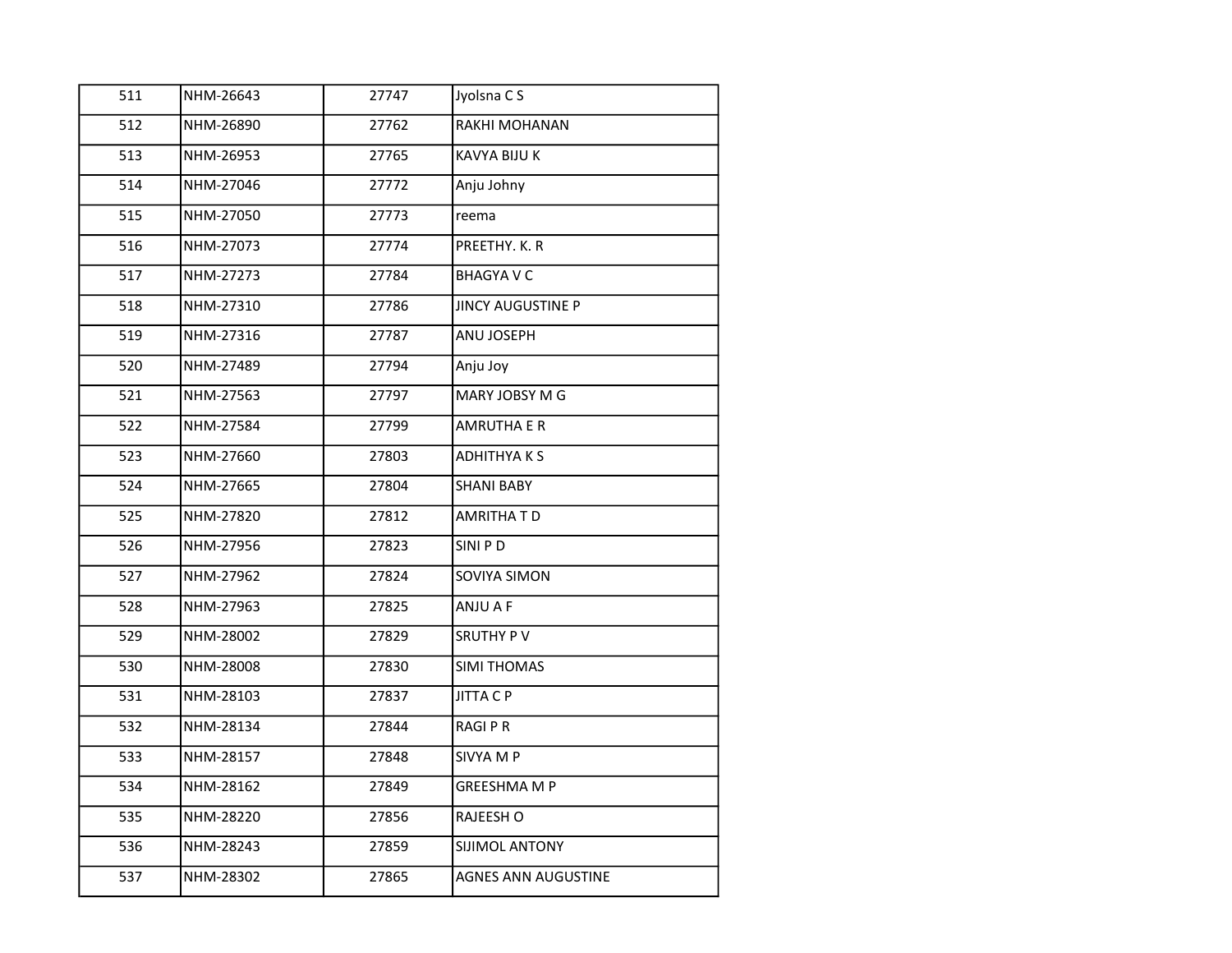| 538 | NHM-28395 | 27870 | <b>REKHABL</b>        |
|-----|-----------|-------|-----------------------|
| 539 | NHM-28436 | 27873 | athira cj             |
| 540 | NHM-28499 | 27878 | Anita Sunny           |
| 541 | NHM-28543 | 27880 | <b>DINY DAVIS</b>     |
| 542 | NHM-28620 | 27886 | <b>DHIVYA</b>         |
| 543 | NHM-28720 | 27891 | Linda p v             |
| 544 | NHM-28750 | 27892 | Halitha Mohanan       |
| 545 | NHM-28784 | 27895 | DeepthyBinu           |
| 546 | NHM-28827 | 27897 | JILCY JOSE            |
| 547 | NHM-28841 | 27898 | <b>GOPIKA KOCHERI</b> |
| 548 | NHM-28972 | 27909 | RESHMA RAHUL          |
| 549 | NHM-29010 | 27913 | SOFY JOSEPH           |
| 550 | NHM-29016 | 27914 | sunshy c sunny        |
| 551 | NHM-29043 | 27916 | DAYANA ROSE A D       |
| 552 | NHM-29108 | 27922 | <b>ASWATHIVS</b>      |
| 553 | NHM-29190 | 27927 | <b>ASWATHY S NAIR</b> |
| 554 | NHM-29214 | 27931 | <b>Tincy Thomas</b>   |
| 555 | NHM-29231 | 27932 | SHIJI P R             |
| 556 | NHM-29247 | 27935 | <b>GIFTY THOMAS</b>   |
| 557 | NHM-29248 | 27936 | <b>HIMA VARGHESE</b>  |
| 558 | NHM-29287 | 27940 | Deepa P A             |
| 559 | NHM-29320 | 27941 | SNEHA K V             |
| 560 | NHM-29496 | 27947 | <b>JINI MATHEW</b>    |
| 561 | NHM-29523 | 27949 | NITHYA P V            |
| 562 | NHM-29524 | 27950 | <b>NEENU VARGHESE</b> |
| 563 | NHM-29618 | 27953 | <b>NEETHUNS</b>       |
| 564 | NHM-29625 | 27954 | SINI K J              |